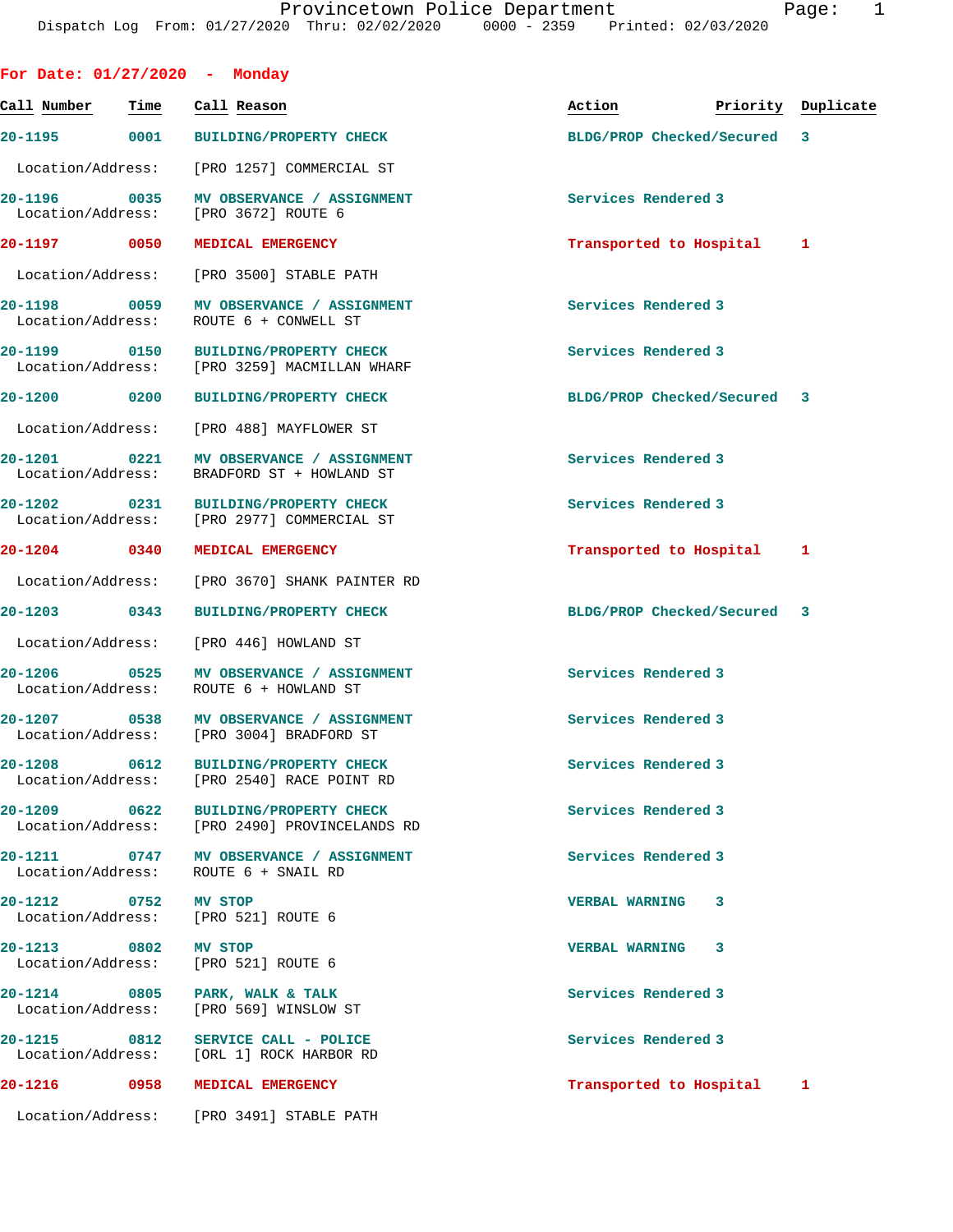|                            |      | Provincetown Police Department<br>Dispatch Log From: 01/27/2020 Thru: 02/02/2020 0000 - 2359 Printed: 02/03/2020 |                             | Page: | $\overline{2}$ |
|----------------------------|------|------------------------------------------------------------------------------------------------------------------|-----------------------------|-------|----------------|
| 20-1217 1016 SERVE WARRANT |      | Location/Address: [PRO 2518] ROUTE 6<br>Refer To Arrest: 20-8-AR                                                 | $Arrest(s)$ Made $3$        |       |                |
|                            |      | 20-1218 1040 MEDICAL EMERGENCY<br>Location/Address: [PRO 542] SHANK PAINTER RD<br>Refer To Arrest: 20-8-AR       | Services Rendered 1         |       |                |
|                            |      | 20-1219 1114 MEDICAL EMERGENCY                                                                                   | Transported to Hospital 1   |       |                |
|                            |      | Location/Address: [PRO 440] HARRY KEMP WAY                                                                       |                             |       |                |
|                            |      | 20-1223 1221 PARK, WALK & TALK<br>Location/Address: [PRO 3121] COMMERCIAL ST                                     | Services Rendered 3         |       |                |
|                            |      | 20-1225 1358 ESCORT / TRANSPORT                                                                                  | Transferred Custody         | 3     |                |
|                            |      | Location/Address: [PRO 542] SHANK PAINTER RD<br>Refer To Arrest: 20-8-AR                                         |                             |       |                |
| 20-1226 1452 SCHOOL        |      | Location/Address: [PRO 569] WINSLOW ST                                                                           | Services Rendered 3         |       |                |
|                            |      | 20-1227 1511 PARK, WALK & TALK<br>Location/Address: [PRO 3870] COMMERCIAL ST                                     | Services Rendered 3         |       |                |
| 20-1228 1518 LOST PROPERTY |      | Location/Address: [PRO 542] SHANK PAINTER RD                                                                     | Services Rendered 3         |       |                |
|                            |      | 20-1229 1611 PARK, WALK & TALK<br>Location/Address: [PRO 516] RACE POINT RD                                      | Services Rendered 3         |       |                |
|                            |      | 20-1231 1636 MV OBSERVANCE / ASSIGNMENT<br>Location/Address: CONWELL ST + ROUTE 6                                | Services Rendered 3         |       |                |
| 20-1232 1645 GENERAL INFO  |      | Location/Address: [PRO 542] SHANK PAINTER RD                                                                     | Services Rendered 3         |       |                |
|                            |      | 20-1233 1651 DISTURBANCE - FIGHT / ARGUMENT<br>Location/Address: [PRO 3242] COMMERCIAL ST                        | SPOKEN TO 1                 |       |                |
| 20-1234                    | 1812 | ALARM - GENERAL<br>Location/Address: [PRO 1202] COMMERCIAL ST                                                    | Services Rendered 1         |       |                |
|                            |      | 20-1235 1833 MV DISABLED<br>Location/Address: PROVINCELANDS RD                                                   | Services Rendered 2         |       |                |
|                            |      | 20-1236 1839 BUILDING/PROPERTY CHECK                                                                             | BLDG/PROP Checked/Secured 3 |       |                |
|                            |      | Location/Address: [PRO 537] SHANK PAINTER RD                                                                     |                             |       |                |
|                            |      | 20-1237 1921 MEDICAL EMERGENCY<br>Location/Address: [PRO 2647] SHANK PAINTER RD                                  | <b>PATIENT REFUSAL 1</b>    |       |                |
|                            |      | 20-1239 2335 BUILDING/PROPERTY CHECK<br>Location/Address: [PRO 526] RYDER ST EXT                                 | Services Rendered 3         |       |                |
| 20-1240 2348               |      | <b>BUILDING/PROPERTY CHECK</b>                                                                                   | BLDG/PROP Checked/Secured 3 |       |                |
| Location/Address:          |      | [PRO 379] COMMERCIAL ST                                                                                          |                             |       |                |
|                            |      | 20-1241 2351 MV OBSERVANCE / ASSIGNMENT<br>Location/Address: BRADFORD ST + COMMERCIAL ST                         | Services Rendered 3         |       |                |
|                            |      | 20-1242 2354 MV OBSERVANCE / ASSIGNMENT<br>Location/Address: ROUTE 6 + SNAIL RD                                  | Services Rendered 3         |       |                |
|                            |      |                                                                                                                  |                             |       |                |

**For Date: 01/28/2020 - Tuesday**

**20-1243 0024 BUILDING/PROPERTY CHECK BLDG/PROP Checked/Secured 3**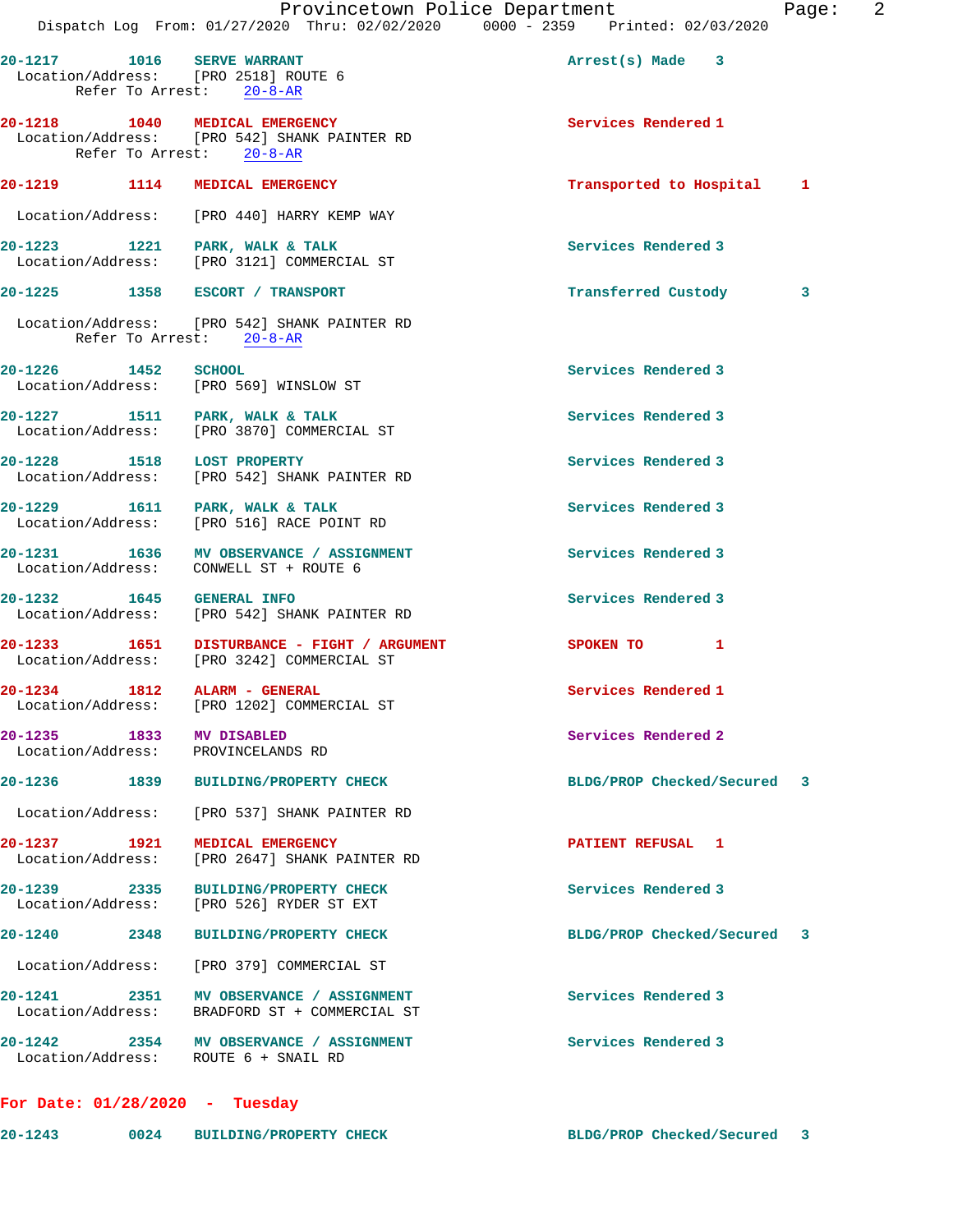Dispatch Log From: 01/27/2020 Thru: 02/02/2020 0000 - 2359 Printed: 02/03/2020

|                                      | Location/Address: [PRO 530] SHANK PAINTER RD                                      |                             |  |
|--------------------------------------|-----------------------------------------------------------------------------------|-----------------------------|--|
| 20-1244 0054                         | PARK, WALK & TALK<br>Location/Address: [PRO 3870] COMMERCIAL ST                   | Services Rendered 3         |  |
|                                      | 20-1245 0111 BUILDING/PROPERTY CHECK                                              | BLDG/PROP Checked/Secured 3 |  |
|                                      | Location/Address: [PRO 2977] COMMERCIAL ST                                        |                             |  |
| Location/Address:                    | 20-1247 0155 MV OBSERVANCE / ASSIGNMENT<br>CONWELL ST + ROUTE 6                   | Services Rendered 3         |  |
| 20-1249 0156                         | BUILDING/PROPERTY CHECK<br>Location/Address: [PRO 2499] RACE POINT RD             | Services Rendered 3         |  |
| 20-1248 0159                         | <b>BUILDING/PROPERTY CHECK</b>                                                    | BLDG/PROP Checked/Secured 3 |  |
|                                      | Location/Address: [PRO 1257] COMMERCIAL ST                                        |                             |  |
| 20-1250 0213                         | <b>BUILDING/PROPERTY CHECK</b>                                                    | BLDG/PROP Checked/Secured 3 |  |
|                                      | Location/Address: [PRO 517] RACE POINT RD                                         |                             |  |
| 20-1251 0221<br>Location/Address:    | MV OBSERVANCE / ASSIGNMENT<br>SHANK PAINTER RD + BRADFORD ST                      | Services Rendered 3         |  |
| 20-1252 0301                         | BUILDING/PROPERTY CHECK<br>Location/Address: [PRO 3259] MACMILLAN WHARF           | Services Rendered 3         |  |
| 20-1253 0447<br>Location/Address:    | <b>BUILDING/PROPERTY CHECK</b><br>[PRO 2898] JEROME SMITH RD                      | Services Rendered 3         |  |
| 20-1254 0500                         | <b>BUILDING/PROPERTY CHECK</b><br>Location/Address: [PRO 2520] PRINCE ST          | Services Rendered 3         |  |
| 20-1255 0503                         | <b>BUILDING/PROPERTY CHECK</b>                                                    | BLDG/PROP Checked/Secured 3 |  |
|                                      | Location/Address: [PRO 413] CONWELL ST                                            |                             |  |
| 20-1256 0619                         | MV OBSERVANCE / ASSIGNMENT<br>Location/Address: [PRO 2521] ROUTE 6                | Services Rendered 3         |  |
| 20-1257 0709                         | <b>MV STOP</b>                                                                    | Citation / Warning Issued 3 |  |
|                                      | Location/Address: [PRO 2521] ROUTE 6                                              |                             |  |
| 20-1259 0724 MV STOP                 |                                                                                   | Citation / Warning Issued 3 |  |
|                                      | Location/Address: [PRO 2519] ROUTE 6                                              |                             |  |
| 20-1258 0733                         | <b>BUILDING/PROPERTY CHECK</b><br>Location/Address: [PRO 433] RYDER ST EXT        | Services Rendered 3         |  |
| 20-1260 0806                         | PARK, WALK & TALK<br>Location/Address: [PRO 569] WINSLOW ST                       | Services Rendered 3         |  |
| 20-1261 0807                         | PARK, WALK & TALK<br>Location/Address: [PRO 488] MAYFLOWER ST                     | Services Rendered 3         |  |
|                                      | 20-1262 0815 SERVICE CALL - POLICE<br>Location/Address: [ORL 1] ROCK HARBOR RD    | Services Rendered 3         |  |
| 20-1263<br>0816                      | <b>MV STOP</b>                                                                    | Citation / Warning Issued 3 |  |
| Location/Address: [PRO 2521] ROUTE 6 |                                                                                   |                             |  |
|                                      | 20-1264 0850 MV OBSERVANCE / ASSIGNMENT<br>Location/Address: [PRO 606] CONWELL ST | Services Rendered 3         |  |
| 20-1265<br>1005                      | BUILDING/PROPERTY CHECK                                                           | Services Rendered 3         |  |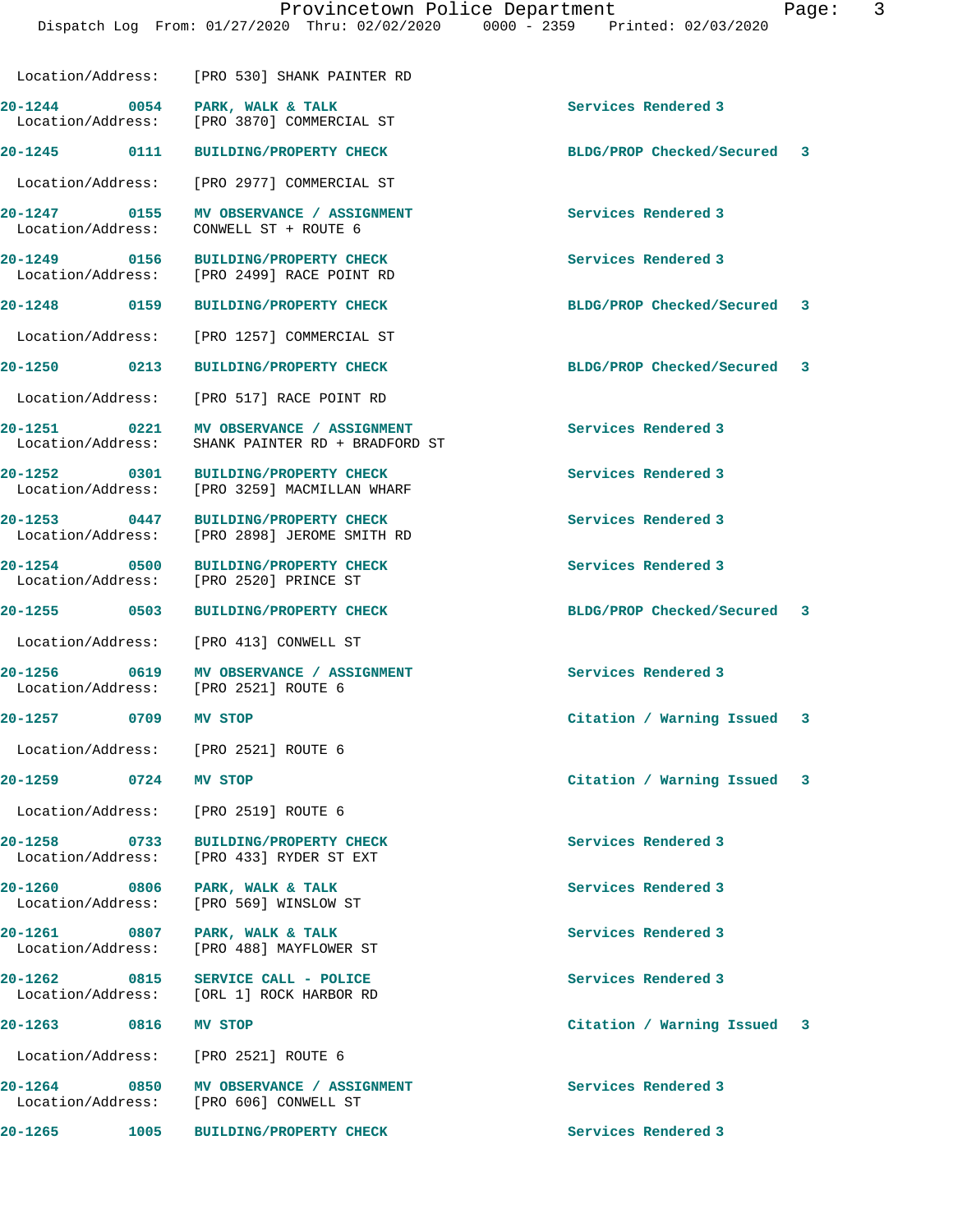|                                | Provincetown Police Department<br>Dispatch Log From: 01/27/2020 Thru: 02/02/2020 0000 - 2359 Printed: 02/03/2020 |                             | 4<br>Page: |
|--------------------------------|------------------------------------------------------------------------------------------------------------------|-----------------------------|------------|
|                                | Location/Address: [PRO 2483] COMMERCIAL ST                                                                       |                             |            |
|                                | 20-1266 1030 MV OBSERVANCE / ASSIGNMENT<br>Location/Address: [PRO 3440] ROUTE 6                                  | Services Rendered 3         |            |
| 20-1267 1046 MV STOP           |                                                                                                                  | Citation / Warning Issued 3 |            |
|                                | Location/Address: [PRO 2513] ROUTE 6                                                                             |                             |            |
| 20-1268 1057 ALARM - FIRE      | Location/Address: [PRO 4019] HARBOR HILL RD                                                                      | False Alarm 1               |            |
|                                | 20-1269 1152 MV OBSERVANCE / ASSIGNMENT<br>Location/Address: BRADFORD ST + ATLANTIC AVE                          | Services Rendered 3         |            |
| 20-1271 1233 ALARM - GENERAL   | Location/Address: [PRO 3880] CREEK HILL RD                                                                       | False Alarm 1               |            |
|                                | 20-1273 1335 MEDICAL EMERGENCY<br>Location/Address: [PRO 1543] COMMERCIAL ST                                     | Services Rendered 1         |            |
|                                | 20-1274 1550 DISTURBANCE - FIGHT / ARGUMENT<br>Location/Address: [PRO 988] MECHANIC ST                           | Services Rendered 1         |            |
| 20-1276 1618 MEDICAL EMERGENCY | Location/Address: [PRO 1543] COMMERCIAL ST                                                                       | PATIENT REFUSAL 1           |            |
| 20-1278 1720 MV STOP           | Location/Address: BRADFORD ST + HANCOCK ST                                                                       | VERBAL WARNING 3            |            |
|                                | 20-1279 1744 BUILDING/PROPERTY CHECK<br>Location/Address: [PRO 3259] MACMILLAN WHARF                             | Services Rendered 3         |            |
| 20-1281 1811 PARKING COMPLAINT | Location/Address: [PRO 105] COMMERCIAL ST                                                                        | SPOKEN TO<br>$\mathbf{3}$   |            |
|                                | 20-1282 1837 BUILDING/PROPERTY CHECK                                                                             | BLDG/PROP Checked/Secured 3 |            |
|                                | Location/Address: [PRO 488] MAYFLOWER ST                                                                         |                             |            |
| 1845<br>20-1283                | <b>BUILDING/PROPERTY CHECK</b>                                                                                   | BLDG/PROP Checked/Secured 3 |            |
| Location/Address:              | [PRO 569] WINSLOW ST                                                                                             |                             |            |
|                                | 20-1284 1854 MV OBSERVANCE / ASSIGNMENT<br>Location/Address: [PRO 3440] ROUTE 6                                  | Services Rendered 3         |            |
|                                | 20-1285 1927 MEDICAL EMERGENCY<br>Location/Address: [PRO 442] HARRY KEMP WAY                                     | PATIENT REFUSAL 1           |            |
| 20-1286 2009 MV STOP           | Location/Address: BRADFORD ST + KENDALL LN                                                                       | <b>VERBAL WARNING 3</b>     |            |
|                                | 20-1287 2024 ASSIST DEPARTMENT / MUTUAL AID<br>Location: [PRO 3672] TOWN LINE                                    | Services Rendered 3         |            |
|                                | 20-1288 2125 BUILDING/PROPERTY CHECK                                                                             | BLDG/PROP Checked/Secured 3 |            |
|                                | Location/Address: [PRO 569] WINSLOW ST                                                                           |                             |            |
|                                | 20-1289 2131 BUILDING/PROPERTY CHECK                                                                             | BLDG/PROP Checked/Secured 3 |            |
|                                | Location/Address: [PRO 488] MAYFLOWER ST                                                                         |                             |            |
|                                | 20-1290 2146 BUILDING/PROPERTY CHECK<br>Location/Address: [PRO 2540] RACE POINT RD                               | Services Rendered 3         |            |
|                                |                                                                                                                  |                             |            |

**For Date: 01/29/2020 - Wednesday**

**20-1292 0036 BUILDING/PROPERTY CHECK BLDG/PROP Checked/Secured 3**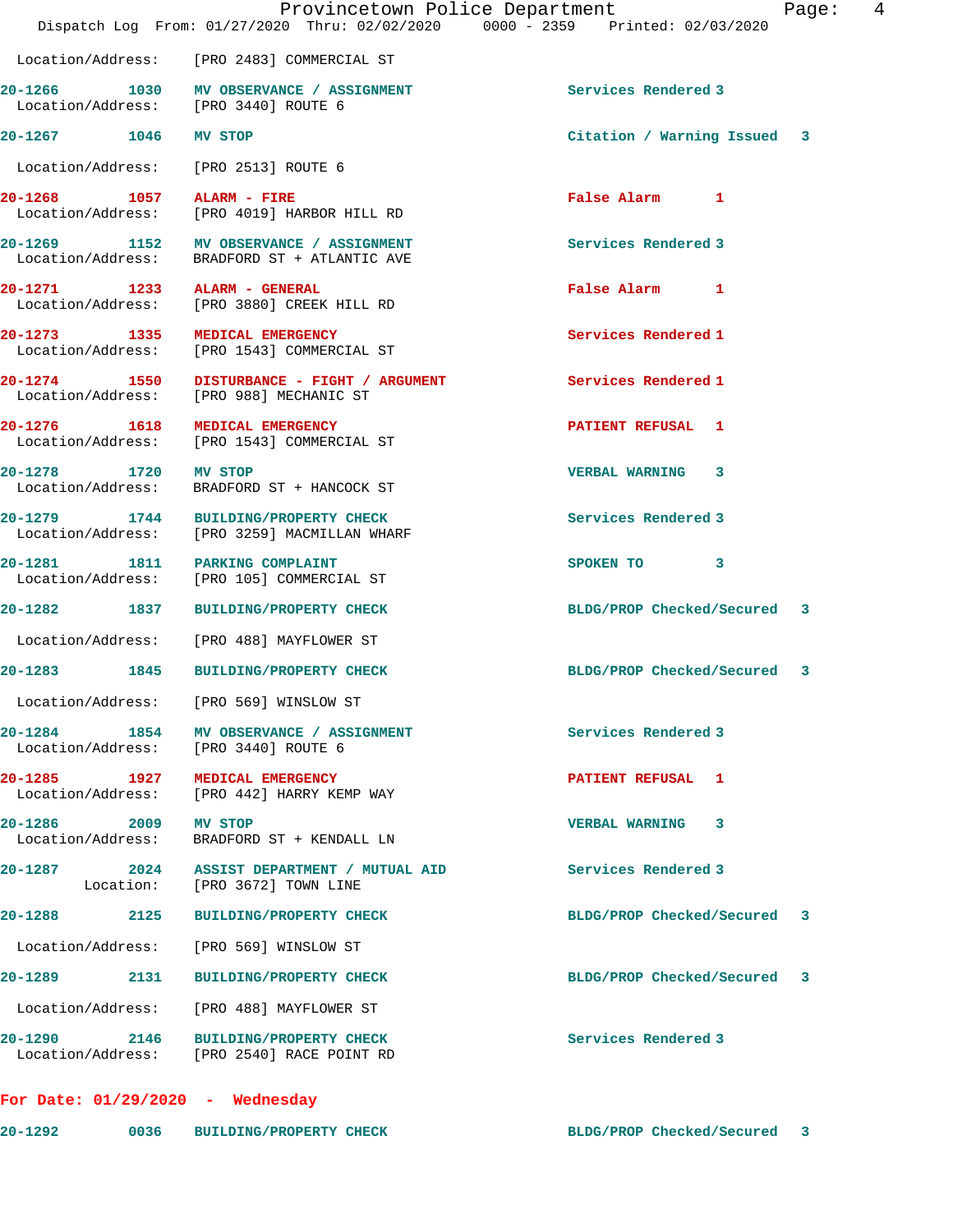| Location/Address:                 | [PRO 488] MAYFLOWER ST                                                                                |                             |  |
|-----------------------------------|-------------------------------------------------------------------------------------------------------|-----------------------------|--|
| 20-1291 0039                      | <b>BUILDING/PROPERTY CHECK</b>                                                                        | BLDG/PROP Checked/Secured 3 |  |
|                                   | Location/Address: [PRO 569] WINSLOW ST                                                                |                             |  |
| 20-1293 0100                      | <b>BUILDING/PROPERTY CHECK</b><br>Location/Address: [PRO 526] RYDER ST EXT                            | Services Rendered 3         |  |
| 20-1294 0110<br>Location/Address: | MV OBSERVANCE / ASSIGNMENT<br>ROUTE 6 + SNAIL RD                                                      | Services Rendered 3         |  |
| 20-1295 0150                      | <b>BUILDING/PROPERTY CHECK</b>                                                                        | BLDG/PROP Checked/Secured 3 |  |
|                                   | Location/Address: [PRO 444] HIGH POLE HILL                                                            |                             |  |
| 20-1296 0402<br>Location/Address: | 911 - GENERAL<br>COMMERCIAL ST                                                                        | Services Rendered 1         |  |
|                                   | 20-1297 0533 BUILDING/PROPERTY CHECK                                                                  | BLDG/PROP Checked/Secured 3 |  |
|                                   | Location/Address: [PRO 569] WINSLOW ST                                                                |                             |  |
| 20-1298 0535                      | <b>BUILDING/PROPERTY CHECK</b>                                                                        | BLDG/PROP Checked/Secured 3 |  |
|                                   | Location/Address: [PRO 488] MAYFLOWER ST                                                              |                             |  |
| 20-1299 0600                      | <b>BUILDING/PROPERTY CHECK</b><br>Location/Address: [PRO 2483] COMMERCIAL ST                          | Services Rendered 3         |  |
| 20-1300 0619                      | <b>BUILDING/PROPERTY CHECK</b><br>Location/Address: [PRO 2490] PROVINCELANDS RD                       | Services Rendered 3         |  |
|                                   | 20-1301 0738 MEDICAL EMERGENCY<br>Location/Address: [PRO 1665] CONWELL ST<br>Refer To Arrest: 20-9-AR | Services Rendered 1         |  |
| 20-1302 0744                      | MEDICAL EMERGENCY                                                                                     | Transported to Hospital 1   |  |
|                                   | Location/Address: [PRO 442] HARRY KEMP WAY                                                            |                             |  |
| 20-1303 0817                      | <b>BUILDING/PROPERTY CHECK</b>                                                                        | BLDG/PROP Checked/Secured 3 |  |
|                                   | Location/Address: [PRO 488] MAYFLOWER ST                                                              |                             |  |
|                                   | 20-1304 0817 PARK, WALK & TALK<br>Location/Address: [PRO 569] WINSLOW ST                              | Services Rendered 3         |  |
| 20-1305 0856 DISORDERLY           | Location/Address: [PRO 606] CONWELL ST<br>Refer To Arrest: 20-9-AR                                    | Services Rendered 1         |  |
|                                   | 20-1306 0928 SERVICE CALL - POLICE<br>Location/Address: [PRO 542] SHANK PAINTER RD                    | Services Rendered 3         |  |
|                                   | 20-1307 0948 MV COLLISION<br>Location/Address: [PRO 516] RACE POINT RD                                | Services Rendered 1         |  |
| 20-1309 1025 FOLLOW UP            | Location/Address: [PRO 606] CONWELL ST<br>Refer To Arrest: 20-9-AR                                    | $\mathbf{2}$<br>FOLLOW UP   |  |
|                                   | 20-1310 1121 MEDICAL EMERGENCY                                                                        | Transported to Hospital 1   |  |
|                                   | Location/Address: [PRO 440] HARRY KEMP WAY                                                            |                             |  |
|                                   | 20-1311 1131 LARCENY / FORGERY / FRAUD<br>Location/Address: [PRO 3222] ALDEN ST                       | Services Rendered 2         |  |
| 20-1312 1147 DISORDERLY           |                                                                                                       | Arrest(s) Made 1            |  |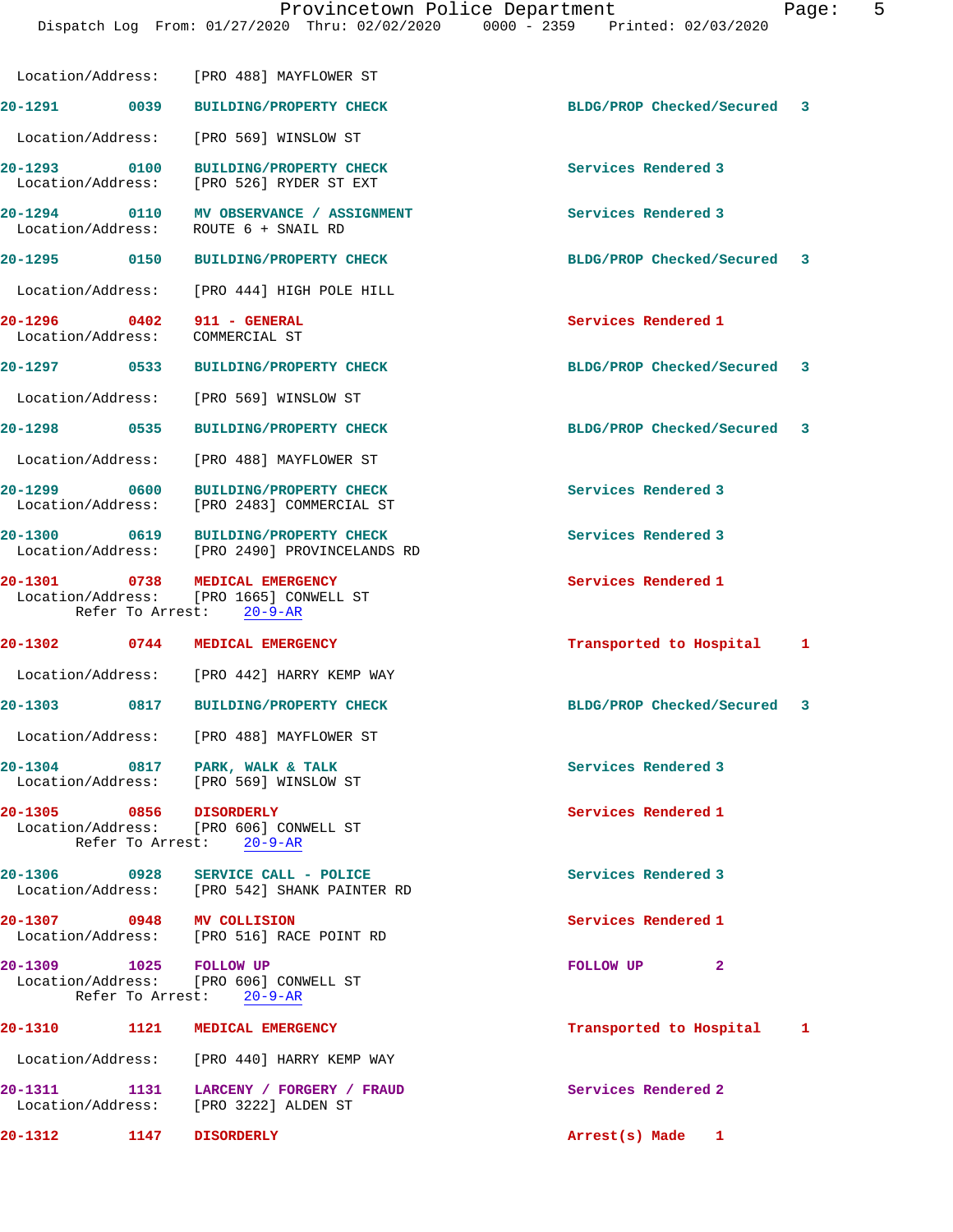|                                                |                  | Provincetown Police Department<br>Dispatch Log From: 01/27/2020 Thru: 02/02/2020 0000 - 2359 Printed: 02/03/2020 |                             | 6<br>Page: |
|------------------------------------------------|------------------|------------------------------------------------------------------------------------------------------------------|-----------------------------|------------|
|                                                | Refer To Arrest: | Location/Address: [PRO 182] COMMERCIAL ST<br>$20 - 9 - AR$                                                       |                             |            |
| 20-1313 1302                                   |                  | ESCORT / TRANSPORT<br>Location/Address: [PRO 542] SHANK PAINTER RD<br>Refer To Arrest: 20-9-AR                   | Services Rendered 3         |            |
| 20-1314 1311 SHOPLIFTING                       |                  | Location/Address: [PRO 285] COMMERCIAL ST<br>Refer To Arrest: 20-9-AR                                            | Services Rendered 3         |            |
|                                                |                  | 20-1315 1323 PARK, WALK & TALK<br>Location/Address: [PRO 105] COMMERCIAL ST                                      | Services Rendered 3         |            |
| 20-1316 1333                                   |                  | ALARM - GENERAL<br>Location/Address: [PRO 3101] PRISCILLA ALDEN RD                                               | False Alarm 1               |            |
| 20-1317 1352 ANIMAL CALL                       |                  | Location/Address: [PRO 542] SHANK PAINTER RD<br>Refer To Arrest: 20-9-AR                                         | Services Rendered 2         |            |
|                                                |                  | 20-1318 1418 BUILDING/PROPERTY CHECK                                                                             | BLDG/PROP Checked/Secured 3 |            |
|                                                |                  | Location/Address: [PRO 519] RACE POINT RD                                                                        |                             |            |
| 20-1319<br>1423                                |                  | MEDICAL EMERGENCY                                                                                                | Transported to Hospital     | 1          |
|                                                |                  | Location/Address: [PRO 1561] CONANT ST                                                                           |                             |            |
| 20-1321 1501 ALARM - FIRE<br>Location/Address: |                  | [PRO 2539] RYDER ST EXT                                                                                          | <b>False Alarm</b><br>-1    |            |
|                                                |                  | 20-1322 1504 PARK, WALK & TALK<br>Location/Address: [PRO 569] WINSLOW ST                                         | Services Rendered 3         |            |
|                                                |                  | 20-1323 1514 BUILDING/PROPERTY CHECK<br>Location/Address: [PRO 4157] COMMERCIAL ST                               | Services Rendered 3         | 6          |
|                                                |                  | 20-1324 1516 BUILDING/PROPERTY CHECK                                                                             | BLDG/PROP Checked/Secured   | 3          |
|                                                |                  | Location/Address: [PRO 569] WINSLOW ST                                                                           |                             |            |
|                                                |                  | 20-1325 1522 BUILDING/PROPERTY CHECK<br>Location/Address: [PRO 488] MAYFLOWER ST                                 | Services Rendered 3         |            |
| 20-1326 1542 LOST PROPERTY                     |                  | Location/Address: [PRO 542] SHANK PAINTER RD                                                                     | Services Rendered 3         |            |
|                                                |                  | 20-1327 1612 MV OBSERVANCE / ASSIGNMENT<br>Location/Address: [PRO 539] SHANK PAINTER RD                          | Services Rendered 3         |            |
| 20-1328 1648 FOLLOW UP                         |                  | Location/Address: [PRO 542] SHANK PAINTER RD                                                                     | Services Rendered 2         |            |
| Location/Address: WINTHROP ST                  |                  | 20-1329 1705 PARKING COMPLAINT                                                                                   | Services Rendered 3         |            |
| 20-1330 1719 ALARM - FIRE                      |                  | Location/Address: [PRO 2539] RYDER ST EXT                                                                        | False Alarm 1               |            |
| 20-1331 1721 MV STOP                           |                  | Location: [PRO 3431] LOPES SQUARE                                                                                | VERBAL WARNING 3            |            |
|                                                |                  | 20-1332 1742 MV OBSERVANCE / ASSIGNMENT<br>Location/Address: ROUTE 6 + SNAIL RD                                  | Services Rendered 3         |            |
| 20-1333 1748 MV STOP                           |                  | Location/Address: ROUTE 6 + SNAIL RD                                                                             | VERBAL WARNING 3            |            |
|                                                |                  | 20-1334 1811 MV OBSERVANCE / ASSIGNMENT<br>Location/Address: ROUTE 6 + CONWELL ST                                | Services Rendered 3         |            |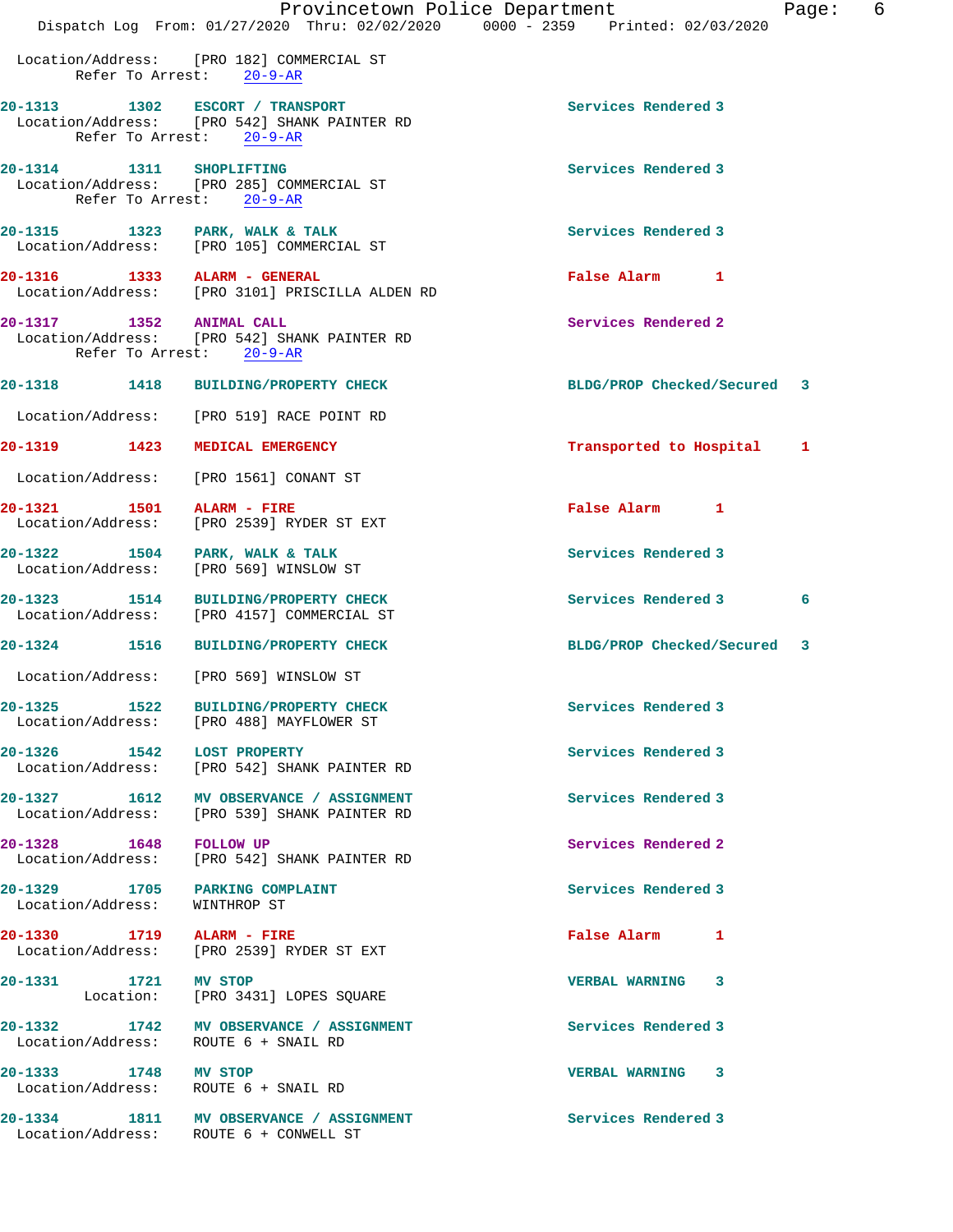**20-1335 1823 MV STOP VERBAL WARNING 3** 

Location/Address: HOWLAND ST + ROUTE 6

|                                   | 20-1336 1849 MV STOP<br>Location/Address: [PRO 2294] BRADFORD ST                      | VERBAL WARNING 3             |
|-----------------------------------|---------------------------------------------------------------------------------------|------------------------------|
|                                   | 20-1337 1935 BUILDING/PROPERTY CHECK<br>Location/Address: [PRO 569] WINSLOW ST        | Services Rendered 3          |
|                                   | 20-1338 1956 BUILDING/PROPERTY CHECK<br>Location/Address: [PRO 488] MAYFLOWER ST      | Services Rendered 3          |
|                                   | 20-1339 2007 MV OBSERVANCE / ASSIGNMENT<br>Location/Address: BRADFORD ST + HOWLAND ST | Services Rendered 3          |
|                                   | 20-1340 2051 MEDICAL EMERGENCY<br>Location/Address: [PRO 1543] COMMERCIAL ST          | <b>PATIENT REFUSAL 1</b>     |
|                                   | 20-1341 2350 MV OBSERVANCE / ASSIGNMENT<br>Location/Address: BRADFORD ST + HOWLAND ST | Services Rendered 3          |
|                                   | 20-1342 2354 PARK, WALK & TALK<br>Location/Address: [PRO 3870] COMMERCIAL ST          | Services Rendered 3          |
| 20-1343 2355 BAR CHECK            | Location/Address: [PRO 399] COMMERCIAL ST                                             | Services Rendered 3          |
| For Date: $01/30/2020$ - Thursday |                                                                                       |                              |
|                                   | 20-1344 0021 BAR CHECK<br>Location/Address: [PRO 484] MASONIC PL                      | Services Rendered 3          |
|                                   | 20-1345 0024 MV OBSERVANCE / ASSIGNMENT<br>Location/Address: ROUTE 6 + SNAIL RD       | Services Rendered 3          |
|                                   |                                                                                       | BLDG/PROP Checked/Secured 3  |
|                                   | Location/Address: [PRO 569] WINSLOW ST                                                |                              |
|                                   | 20-1347 0147 BUILDING/PROPERTY CHECK                                                  | BLDG/PROP Checked/Secured 3  |
|                                   | Location/Address: [PRO 488] MAYFLOWER ST                                              |                              |
|                                   | 20-1348 0157 MV OBSERVANCE / ASSIGNMENT                                               | No Action Required<br>3      |
|                                   | Location/Address: [PRO 447] JEROME SMITH RD                                           |                              |
| 20-1349<br>0220                   | <b>BUILDING/PROPERTY CHECK</b>                                                        | BLDG/PROP Checked/Secured 3  |
| Location/Address:                 | [PRO 2499] RACE POINT RD                                                              |                              |
| 20-1350<br>0438                   | MEDICAL EMERGENCY                                                                     | Transported to Hospital<br>1 |
| Location/Address:                 | [PRO 1696] BAYBERRY AVE                                                               |                              |
| 20-1351<br>0503                   | <b>BUILDING/PROPERTY CHECK</b>                                                        | BLDG/PROP Checked/Secured 3  |
| Location/Address:                 | [PRO 488] MAYFLOWER ST                                                                |                              |
|                                   |                                                                                       |                              |

**20-1352 0509 BUILDING/PROPERTY CHECK BLDG/PROP Checked/Secured 3** Location/Address: [PRO 569] WINSLOW ST **20-1353 0515 BUILDING/PROPERTY CHECK BLDG/PROP Checked/Secured 3** Location/Address: [PRO 444] HIGH POLE HILL

**20-1354 0527 BUILDING/PROPERTY CHECK BLDG/PROP Checked/Secured 3**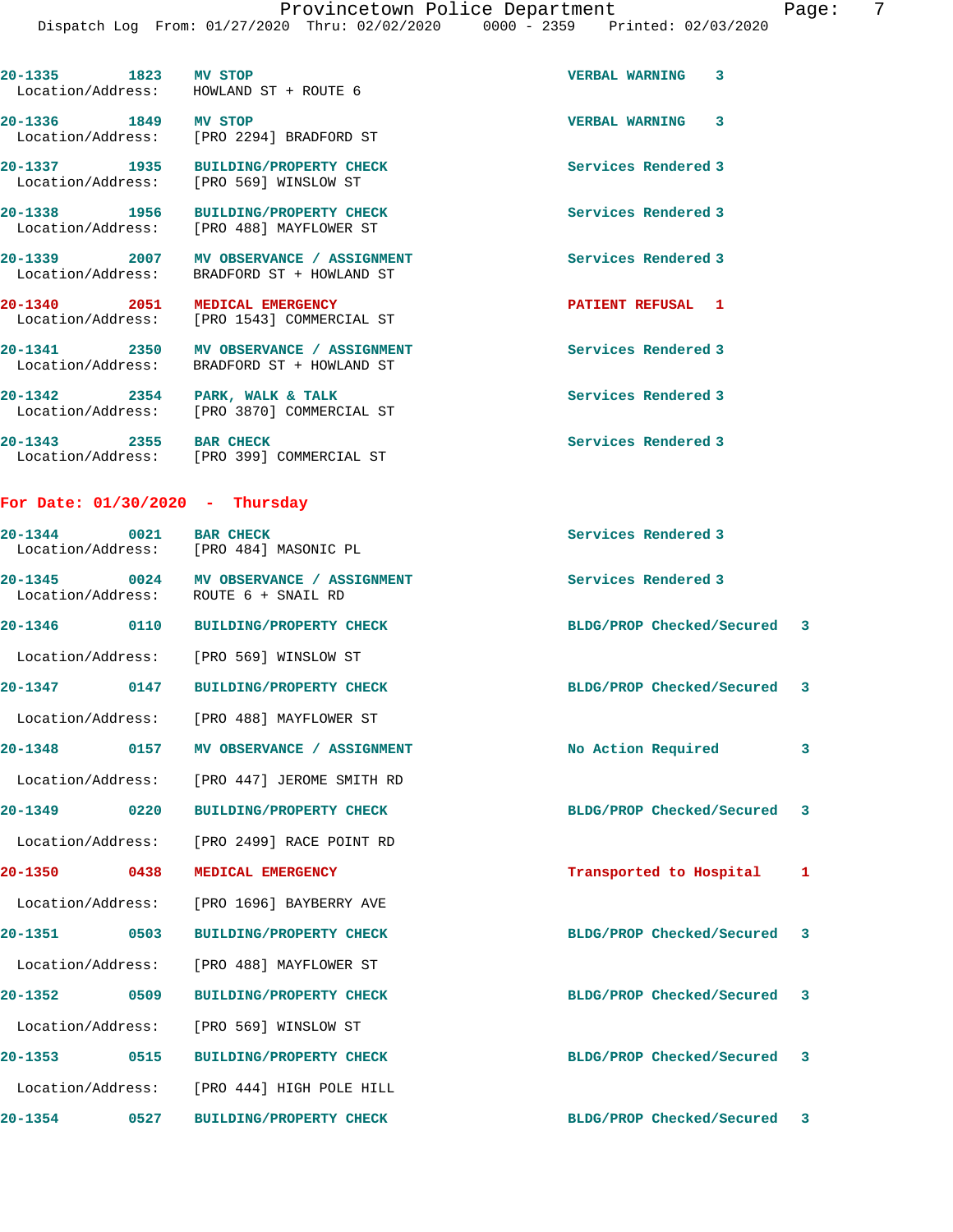|                           | Provincetown Police Department<br>Dispatch Log From: 01/27/2020 Thru: 02/02/2020 0000 - 2359 Printed: 02/03/2020 |                             | 8<br>Page: |
|---------------------------|------------------------------------------------------------------------------------------------------------------|-----------------------------|------------|
|                           | Location/Address: [PRO 526] RYDER ST EXT                                                                         |                             |            |
| 20-1355 0530 ALARM - FIRE | Location/Address: [PRO 2539] RYDER ST EXT                                                                        | False Alarm 1               | 1          |
|                           | 20-1356 0553 BUILDING/PROPERTY CHECK                                                                             | BLDG/PROP Checked/Secured   | 3          |
|                           | Location/Address: [PRO 2499] RACE POINT RD                                                                       |                             |            |
|                           | 20-1357 0636 MEDICAL EMERGENCY                                                                                   | Transported to Hospital 1   |            |
|                           | Location/Address: [PRO 3222] ALDEN ST                                                                            |                             |            |
|                           | 20-1359 0803 PARK, WALK & TALK<br>Location/Address: [PRO 569] WINSLOW ST                                         | Services Rendered 3         |            |
|                           | 20-1360 0808 PARK, WALK & TALK<br>Location/Address: [PRO 488] MAYFLOWER ST                                       | Services Rendered 3         |            |
|                           | 20-1361 0851 MEDICAL EMERGENCY                                                                                   | Referred to Other Agency 1  |            |
|                           | Location/Address: [PRO 440] HARRY KEMP WAY                                                                       |                             |            |
| 20-1364 1003              | <b>BUILDING/PROPERTY CHECK</b>                                                                                   | BLDG/PROP Checked/Secured 3 |            |
|                           | Location/Address: [PRO 3317] CEMETERY RD                                                                         |                             |            |
| 20-1365 1154 PET PANTRY   | Location/Address: [PRO 3296] SHANK PAINTER RD                                                                    | Services Rendered 3         |            |
| 20-1366 1200 GENERAL INFO | Location/Address: [PRO 3259] MACMILLAN WHARF                                                                     | Services Rendered 3         |            |
|                           | 20-1367 1226 MEDICAL EMERGENCY<br>Location/Address: [PRO 2647] SHANK PAINTER RD                                  | <b>PATIENT REFUSAL 1</b>    |            |
| 20-1368                   | 1232 ASSIST CITIZEN<br>Location/Address: [PRO 542] SHANK PAINTER RD                                              | Services Rendered 3         |            |
|                           | 20-1370 1247 LARCENY / FORGERY / FRAUD<br>Location/Address: [PRO 1561] CONANT ST                                 | Services Rendered 2         |            |
| 20-1371<br>1248           | PROPERTY DAMAGE                                                                                                  | Referred to Other Agency 3  |            |
|                           | Location/Address: [PRO 2554] COMMERCIAL ST                                                                       |                             |            |
|                           | 20-1372 1342 MEDICAL EMERGENCY                                                                                   | Transported to Hospital     | 1          |
|                           | Location/Address: [PRO 2647] SHANK PAINTER RD                                                                    |                             |            |
|                           | 20-1374 1455 SERVICE CALL - POLICE<br>Location/Address: [PRO 569] WINSLOW ST                                     | Services Rendered 3         |            |
|                           | 20-1385 1515 BUILDING/PROPERTY CHECK                                                                             | BLDG/PROP Checked/Secured 3 |            |
|                           | Location/Address: [PRO 4157] COMMERCIAL ST                                                                       |                             |            |
| Location/Address:         | 20-1375 1527 PARK, WALK & TALK<br>[PRO 105] COMMERCIAL ST                                                        | Services Rendered 3         |            |
| 20-1376 1534 MV DISABLED  | Location/Address: [PRO 2490] PROVINCELANDS RD                                                                    | Services Rendered 2         |            |
| Location/Address:         | 20-1377 1550 MV OBSERVANCE / ASSIGNMENT<br>ROUTE 6                                                               | Services Rendered 3         |            |
| 20-1378 1551 MV STOP      | Location/Address: [PRO 2521] ROUTE 6                                                                             | VERBAL WARNING 3            |            |
|                           | 20-1380 1609 BUILDING/PROPERTY CHECK<br>Location/Address: [PRO 3259] MACMILLAN WHARF                             | Services Rendered 3         |            |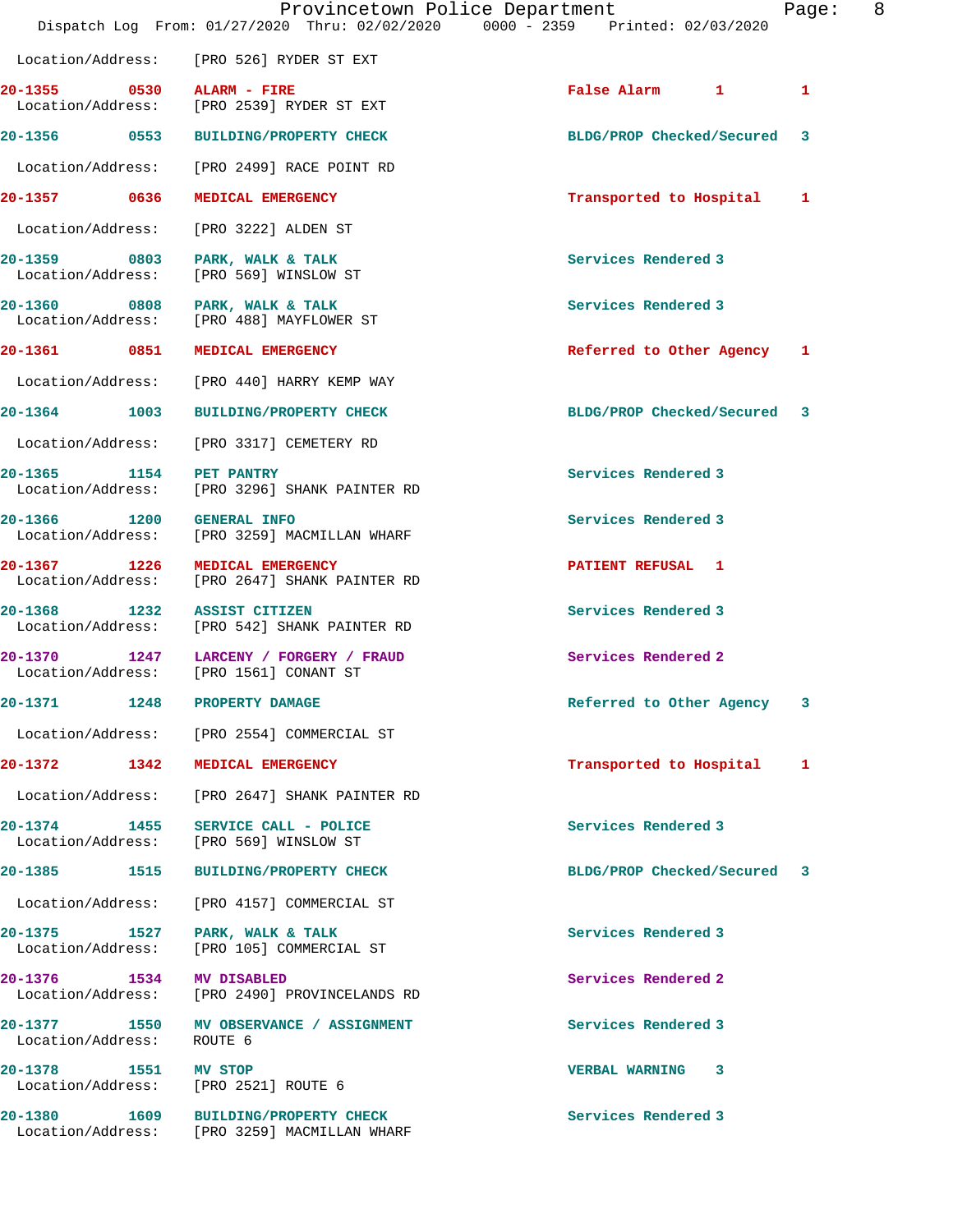**20-1381 1628 MV OBSERVANCE / ASSIGNMENT Services Rendered 3** 

**20-1382 1634 BUILDING/PROPERTY CHECK Services Rendered 3** 

**20-1386 1828 MV COMPLAINT Services Rendered 2**  Location/Address: NELSON AVE + STEARNS AVE **20-1387 1935 MV STOP VERBAL WARNING 3**  Location/Address: [PRO 2521] ROUTE 6 **20-1388 2006 MV STOP Citation / Warning Issued 3** Location/Address: BRADFORD ST + WASHINGTON AVE **20-1389 2054 BUILDING/PROPERTY CHECK Services Rendered 3**  Location/Address: [PRO 488] MAYFLOWER ST **20-1390 2057 BUILDING/PROPERTY CHECK Services Rendered 3**  Location/Address: [PRO 526] RYDER ST EXT **20-1391 2100 BUILDING/PROPERTY CHECK Services Rendered 3**  Location/Address: [PRO 4157] COMMERCIAL ST **20-1392 2102 BUILDING/PROPERTY CHECK Services Rendered 3**  Location/Address: [PRO 569] WINSLOW ST **20-1393 2114 MV OBSERVANCE / ASSIGNMENT Services Rendered 3**  Location/Address: ROUTE 6 + SNAIL RD **20-1394 2125 MV STOP VERBAL WARNING 3** 

Location/Address: [PRO 2513] ROUTE 6

Location/Address: [PRO 2518] ROUTE 6

Location/Address: [PRO 488] MAYFLOWER ST

Location/Address: [PRO 569] WINSLOW ST

**20-1399 2347 MV OBSERVANCE / ASSIGNMENT Services Rendered 3**  Location/Address: BRADFORD ST + HOWLAND ST

**20-1400 2353 MV OBSERVANCE / ASSIGNMENT Services Rendered 3**  Location/Address: ROUTE 6 + SNAIL RD

## **For Date: 01/31/2020 - Friday**

| 20-1402           | 0025 | PARK, WALK & TALK              | Services Rendered 3         |  |
|-------------------|------|--------------------------------|-----------------------------|--|
| Location/Address: |      | [PRO 3870] COMMERCIAL ST       |                             |  |
| $20 - 1403$       | 0025 | <b>BAR CHECK</b>               | Services Rendered 3         |  |
| Location/Address: |      | [PRO 3443] COMMERCIAL ST       |                             |  |
| $20 - 1401$       | 0027 | <b>BUILDING/PROPERTY CHECK</b> | BLDG/PROP Checked/Secured 3 |  |
| Location/Address: |      | [PRO 569] WINSLOW ST           |                             |  |

 Location/Address: [PRO 94] BRADFORD ST **20-1383 1647 MV STOP VERBAL WARNING 3**  Location/Address: [PRO 1692] BRADFORD ST

**20-1384 1710 MEDICAL EMERGENCY Services Rendered 1 1210 ICRO 1892** SHANK PAINTER RD [PRO 1892] SHANK PAINTER RD

Location/Address: COMMERCIAL ST + SNAIL RD

**20-1398 2212 BUILDING/PROPERTY CHECK Services Rendered 3**  Location/Address: [PRO 488] MAYFLOWER ST

**20-1395 2135 MV STOP VERBAL WARNING 3** 

**20-1396 2201 BUILDING/PROPERTY CHECK Services Rendered 3** 

**20-1397 2203 BUILDING/PROPERTY CHECK Services Rendered 3**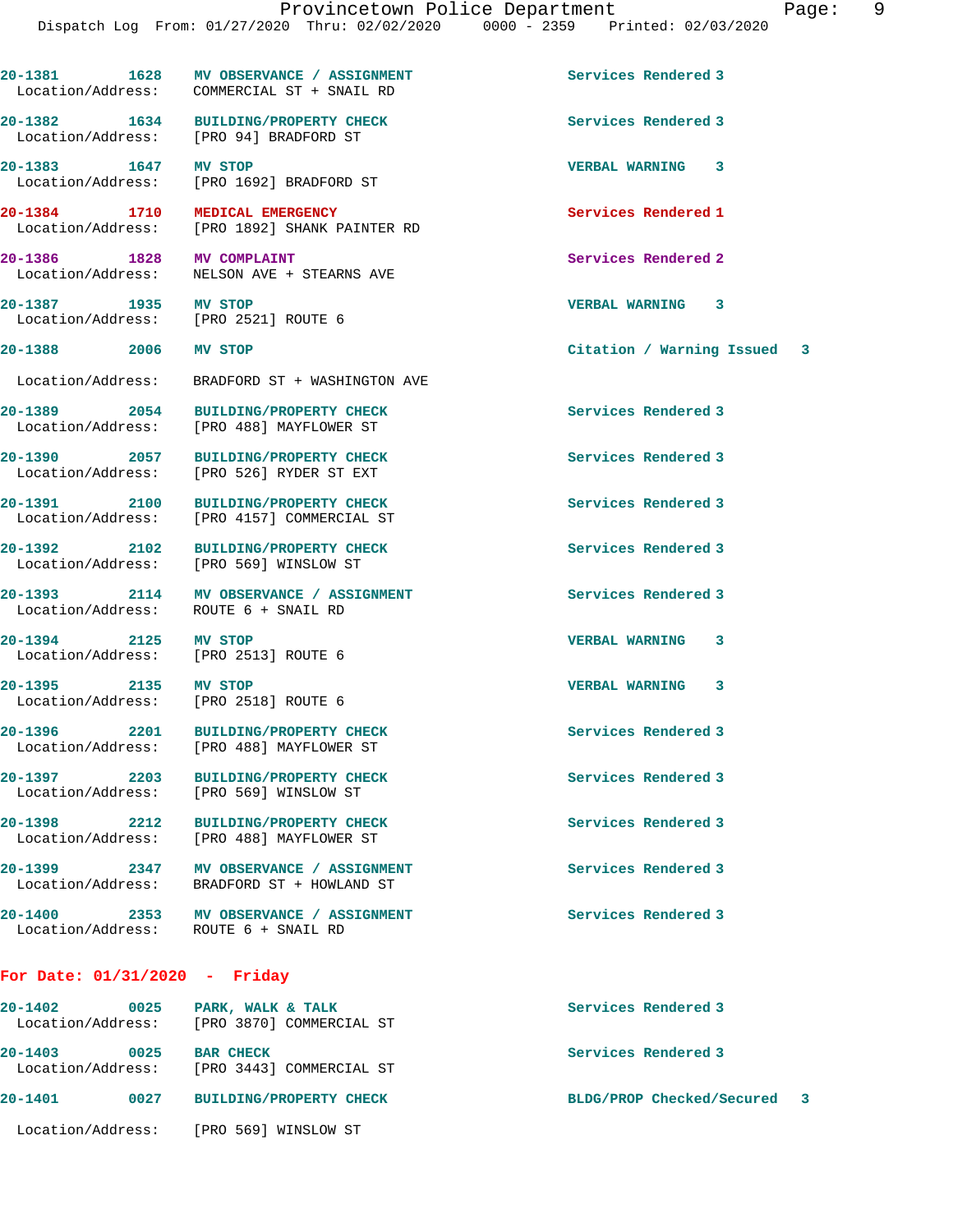| 20-1404 0051                | <b>BUILDING/PROPERTY CHECK</b>                                                          | BLDG/PROP Checked/Secured   | 3  |
|-----------------------------|-----------------------------------------------------------------------------------------|-----------------------------|----|
|                             | Location/Address: [PRO 488] MAYFLOWER ST                                                |                             |    |
|                             | 20-1405 0058 MV OBSERVANCE / ASSIGNMENT<br>Location/Address: [PRO 530] SHANK PAINTER RD | Services Rendered 3         |    |
|                             | 20-1406 0134 BUILDING/PROPERTY CHECK<br>Location/Address: [PRO 2490] PROVINCELANDS RD   | Services Rendered 3         |    |
| 20-1407 0139                | PARK, WALK & TALK<br>Location/Address: [PRO 539] SHANK PAINTER RD                       | Services Rendered 3         |    |
| 20-1408 0301                | BUILDING/PROPERTY CHECK                                                                 | BLDG/PROP Checked/Secured 3 |    |
| Location/Address:           | [PRO 1638] COMMERCIAL ST                                                                |                             |    |
| 20-1409 0456                | <b>BUILDING/PROPERTY CHECK</b>                                                          | BLDG/PROP Checked/Secured 3 |    |
|                             | Location/Address: [PRO 490] HOLWAY AVE                                                  |                             |    |
| 20-1410 0506                | <b>BUILDING/PROPERTY CHECK</b>                                                          | BLDG/PROP Checked/Secured 3 |    |
|                             | Location/Address: [PRO 488] MAYFLOWER ST                                                |                             |    |
|                             | 20-1411 0516 MV OBSERVANCE / ASSIGNMENT<br>Location/Address: ROUTE 6 + HOWLAND ST       | Services Rendered 3         |    |
|                             | 20-1412 0533 BUILDING/PROPERTY CHECK<br>Location/Address: [PRO 2499] RACE POINT RD      | Services Rendered 3         |    |
|                             | 20-1413 0553 MV OBSERVANCE / ASSIGNMENT                                                 | No Action Required          | 3  |
|                             | Location/Address: BRADFORD ST + ANTHONY ST                                              |                             |    |
| 20-1414 0619 MV STOP        | Location/Address: BRADFORD ST + DYER ST                                                 | VERBAL WARNING 3            |    |
| 20-1415 0705                | <b>DISORDERLY</b>                                                                       | Referred to Other Agency 1  |    |
|                             | Location/Address: BREWSTER ST + BRADFORD ST                                             |                             |    |
|                             | 20-1416 0710 MEDICAL EMERGENCY<br>Location/Address: [PRO 440] HARRY KEMP WAY            | PATIENT REFUSAL 1           |    |
| 20-1417<br>0727             | 911 - GENERAL                                                                           | Referred to Other Agency 1  |    |
|                             | Location/Address: [PRO 1795] BRADFORD ST                                                |                             |    |
| 20-1418 0804 AT SCHOOL      | Location/Address: [PRO 569] WINSLOW ST                                                  | Services Rendered 3         |    |
|                             | 20-1419 0824 MV OBSERVANCE / ASSIGNMENT<br>Location/Address: [PRO 3430] COMMERCIAL ST   | Services Rendered 3         |    |
|                             |                                                                                         | No Action Required          | 1  |
| Location/Address: COOK ST   |                                                                                         |                             |    |
| 20-1421 0905 GENERAL INFO   | Location/Address: [PRO 1152] WILLOW DR                                                  | Services Rendered 3         |    |
| 20-1422 1046 ASSIST CITIZEN | Location/Address: [PRO 442] HARRY KEMP WAY                                              | SPOKEN TO<br>3              |    |
| 20-1423 1053 DISORDERLY     | Location/Address: [PRO 105] COMMERCIAL ST                                               | <b>GONE ON ARRIVAL 1</b>    |    |
| 20-1425<br>1226             | ALARM - GENERAL                                                                         | No Action Required          | ı. |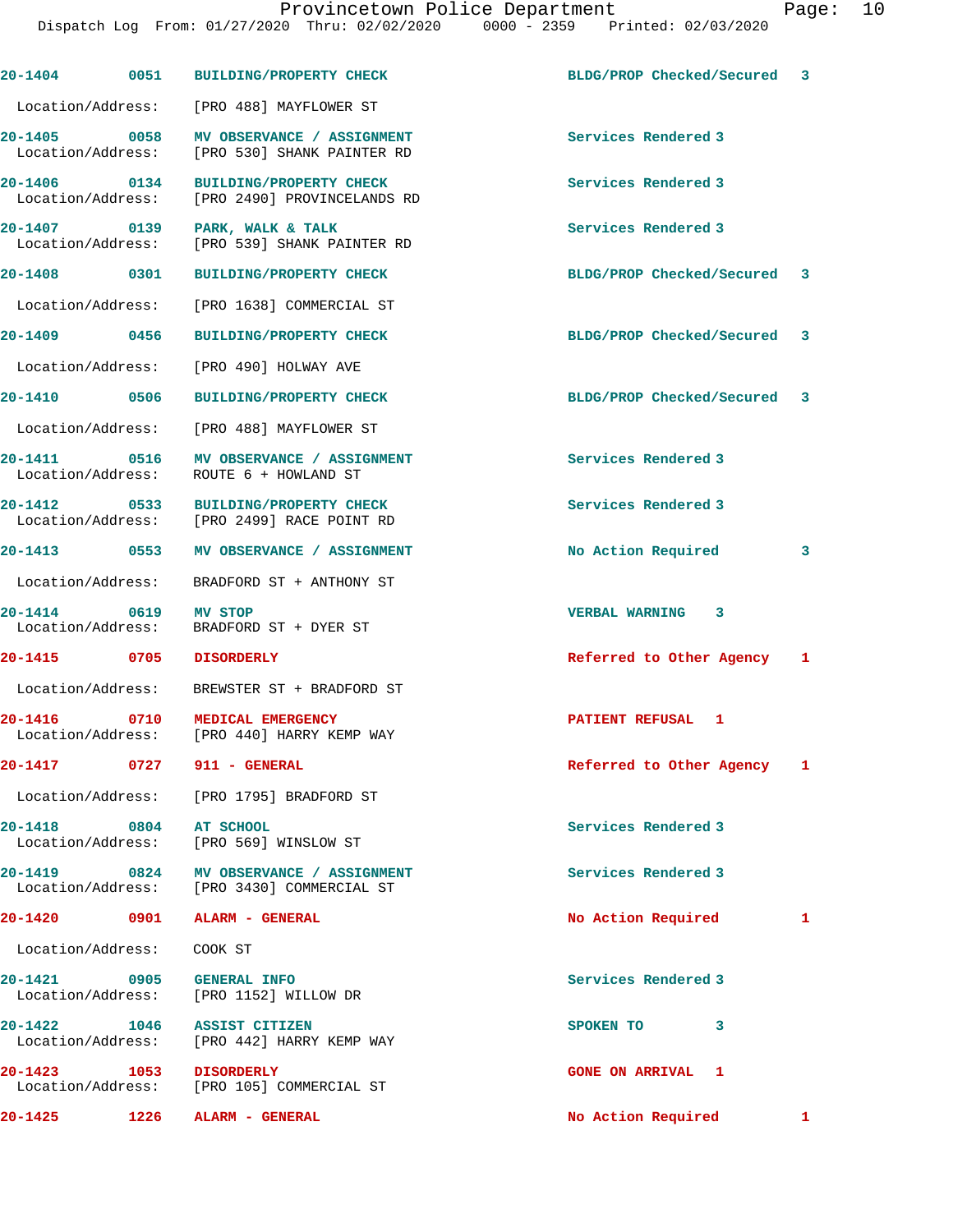|                                      | Provincetown Police Department<br>Dispatch Log From: 01/27/2020 Thru: 02/02/2020 0000 - 2359 Printed: 02/03/2020 |                             | Page: | 11 |
|--------------------------------------|------------------------------------------------------------------------------------------------------------------|-----------------------------|-------|----|
| Location/Address: COMMERCIAL ST      |                                                                                                                  |                             |       |    |
|                                      | 20-1426 1412 BUILDING/PROPERTY CHECK                                                                             | BLDG/PROP Checked/Secured 3 |       |    |
| Location/Address: [PRO 3287] ROUTE 6 |                                                                                                                  |                             |       |    |
|                                      | 20-1428 1506 SERVICE CALL - POLICE<br>Location/Address: [PRO 569] WINSLOW ST                                     | Services Rendered 3         |       |    |
| 20-1429 1511 MV HIT & RUN            | Location/Address: [PRO 356] COMMERCIAL ST                                                                        | SPOKEN TO<br>$\mathbf{2}$   |       |    |
| 20-1430 1515 MEDICAL EMERGENCY       |                                                                                                                  | Transported to Hospital     | 1     |    |
|                                      | Location/Address: [PRO 1561] CONANT ST                                                                           |                             |       |    |
| 20-1431   1532   BIKE - ACCIDENT     |                                                                                                                  | Transported to Hospital     | 1     |    |
|                                      | Location/Address: [PRO 2611] COMMERCIAL ST                                                                       |                             |       |    |
|                                      | 20-1432 1551 FOLLOW UP<br>Location/Address: [PRO 356] COMMERCIAL ST                                              | Services Rendered 2         |       |    |
| 20-1433 1559 ALARM - GENERAL         | Location/Address: [PRO 440] HARRY KEMP WAY                                                                       | Services Rendered 1         |       |    |
|                                      | 20-1434  1614 SERVICE CALL - POLICE<br>Location/Address: [PRO 3033] COMMERCIAL ST                                | Services Rendered 3         |       |    |
| 20-1435 1621 MEDICAL EMERGENCY       | Location/Address: [PRO 1096] SANDY HILL LN                                                                       | Services Rendered 1         |       |    |
| 20-1436 1814 FOLLOW UP               | Location/Address: [PRO 1096] SANDY HILL LN                                                                       | $\mathbf{2}$<br>SPOKEN TO   |       |    |
| 1821 MV STOP<br>20-1437              | Location/Address: [PRO 539] SHANK PAINTER RD                                                                     | VERBAL WARNING 3            |       |    |
| 20-1440 2032 MEDICAL EMERGENCY       |                                                                                                                  | Transported to Hospital     | 1     |    |
|                                      | Location/Address: [PRO 2283] COMMERCIAL ST                                                                       |                             |       |    |
| 20-1438 2037                         | <b>BUILDING/PROPERTY CHECK</b>                                                                                   | BLDG/PROP Checked/Secured 3 |       |    |
|                                      | Location/Address: [PRO 488] MAYFLOWER ST                                                                         |                             |       |    |
|                                      | 20-1439 2039 BUILDING/PROPERTY CHECK                                                                             | BLDG/PROP Checked/Secured 3 |       |    |
|                                      | Location/Address: [PRO 569] WINSLOW ST                                                                           |                             |       |    |
| 20-1441 2106                         | <b>BUILDING/PROPERTY CHECK</b><br>Location/Address: [PRO 3259] MACMILLAN WHARF                                   | Services Rendered 3         |       |    |
| 20-1443 2140 MV STOP                 | Location/Address: [PRO 1928] BRADFORD ST                                                                         | VERBAL WARNING 3            |       |    |
|                                      | 20-1444 2159 BUILDING/PROPERTY CHECK<br>Location/Address: [PRO 488] MAYFLOWER ST                                 | Services Rendered 3         |       |    |
|                                      | 20-1445 2214 BUILDING/PROPERTY CHECK<br>Location/Address: [PRO 569] WINSLOW ST                                   | Services Rendered 3         |       |    |
| For Date: $02/01/2020$ - Saturday    |                                                                                                                  |                             |       |    |
|                                      | 20-1446  0021 BUILDING/PROPERTY CHECK                                                                            | BLDG/PROP Checked/Secured 3 |       |    |
|                                      | Location/Address: [PRO 488] MAYFLOWER ST                                                                         |                             |       |    |

**20-1447 0035 BUILDING/PROPERTY CHECK Services Rendered 3**  Location/Address: [PRO 3259] MACMILLAN WHARF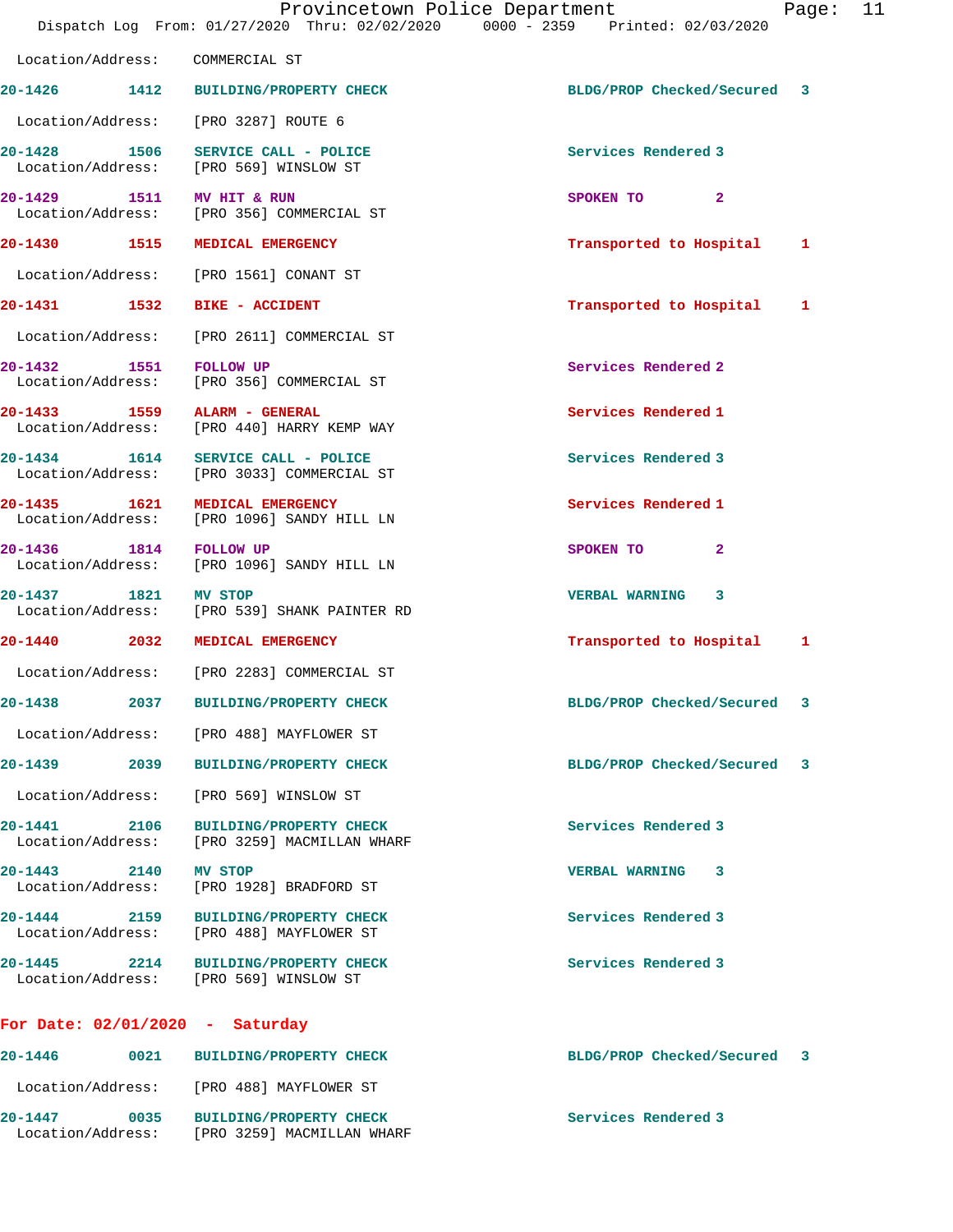| 20-1448 0043<br>Location/Address:        | MV OBSERVANCE / ASSIGNMENT<br>BRADFORD ST + HOWLAND ST                  | Services Rendered 3         |    |
|------------------------------------------|-------------------------------------------------------------------------|-----------------------------|----|
| Location/Address:                        | 20-1449 0056 MV OBSERVANCE / ASSIGNMENT<br>ROUTE 6 + CONWELL ST         | Services Rendered 3         |    |
| 20-1450 0126<br>Location/Address:        | <b>BUILDING/PROPERTY CHECK</b><br>[PRO 2540] RACE POINT RD              | Services Rendered 3         |    |
| 20-1451 0137                             | <b>BUILDING/PROPERTY CHECK</b>                                          | BLDG/PROP Checked/Secured 3 |    |
| Location/Address:                        | [PRO 569] WINSLOW ST                                                    |                             |    |
| 20-1452 0151                             | <b>BUILDING/PROPERTY CHECK</b>                                          | BLDG/PROP Checked/Secured 3 |    |
| Location/Address:                        | [PRO 1638] COMMERCIAL ST                                                |                             |    |
| 20-1453 0159<br>Location/Address:        | MV OBSERVANCE / ASSIGNMENT<br>BRADFORD ST + RYDER ST                    | Services Rendered 3         |    |
| 20-1454 0207<br>Location/Address:        | MV OBSERVANCE / ASSIGNMENT<br>SHANK PAINTER RD + JEROME SMITH RD        | Services Rendered 3         |    |
| 20-1455 0248                             | <b>BUILDING/PROPERTY CHECK</b>                                          | BLDG/PROP Checked/Secured 3 |    |
| Location/Address:                        | [PRO 1778] SHANK PAINTER RD                                             |                             |    |
| 20-1456 0519<br>Location/Address:        | MV OBSERVANCE / ASSIGNMENT<br>BRADFORD ST + HIGH POLE HILL              | Services Rendered 3         |    |
| 20-1457 0520                             | <b>BUILDING/PROPERTY CHECK</b>                                          | BLDG/PROP Checked/Secured 3 |    |
| Location/Address:                        | [PRO 569] WINSLOW ST                                                    |                             |    |
| 20-1458 0529                             | <b>BUILDING/PROPERTY CHECK</b>                                          | BLDG/PROP Checked/Secured 3 |    |
| Location/Address:                        | [PRO 488] MAYFLOWER ST                                                  |                             |    |
| 20-1459 0606<br>Location/Address:        | MV OBSERVANCE / ASSIGNMENT<br>ROUTE 6 + HOWLAND ST                      | Services Rendered 3         |    |
| 20-1461 0756<br>Location/Address:        | <b>BUILDING/PROPERTY CHECK</b><br>[PRO 2494] BRADFORD ST                | Services Rendered 3         |    |
| 20-1460<br>0758<br>Location:             | <b>BUILDING/PROPERTY CHECK</b><br>[PRO 3431] LOPES SQUARE               | Services Rendered 3         |    |
| $20 - 1462$<br>0808                      | MV OBSERVANCE / ASSIGNMENT<br>Location/Address: [PRO 525] COMMERCIAL ST | Services Rendered 3         |    |
| 20-1463<br>0817                          | <b>BUILDING/PROPERTY CHECK</b>                                          | BLDG/PROP Checked/Secured   | -3 |
| Location/Address:                        | [PRO 3287] ROUTE 6                                                      |                             |    |
| 20-1464 0835<br>Location/Address:        | <b>BUILDING/PROPERTY CHECK</b><br>[PRO 3259] MACMILLAN WHARF            | Services Rendered 3         |    |
| 20-1465 0941<br>Location/Address:        | <b>ANIMAL CALL</b><br>[PRO 2645] SHANK PAINTER RD                       | Services Rendered 2         |    |
| 20-1466 1010<br>Location/Address:        | <b>GENERAL INFO</b><br>[PRO 542] SHANK PAINTER RD                       | Services Rendered 3         |    |
| $20 - 1467$<br>1040<br>Location/Address: | MV STOP<br>[PRO 2026] BRADFORD ST                                       | VERBAL WARNING 3            |    |
| $20 - 1468$<br>1046<br>Location/Address: | PARK, WALK & TALK<br>[PRO 175] COMMERCIAL ST                            | Services Rendered 3         |    |
| $20 - 1469$<br>1057                      | SUSPICIOUS ACTIVITY                                                     | SPOKEN TO<br>$\mathbf{2}$   |    |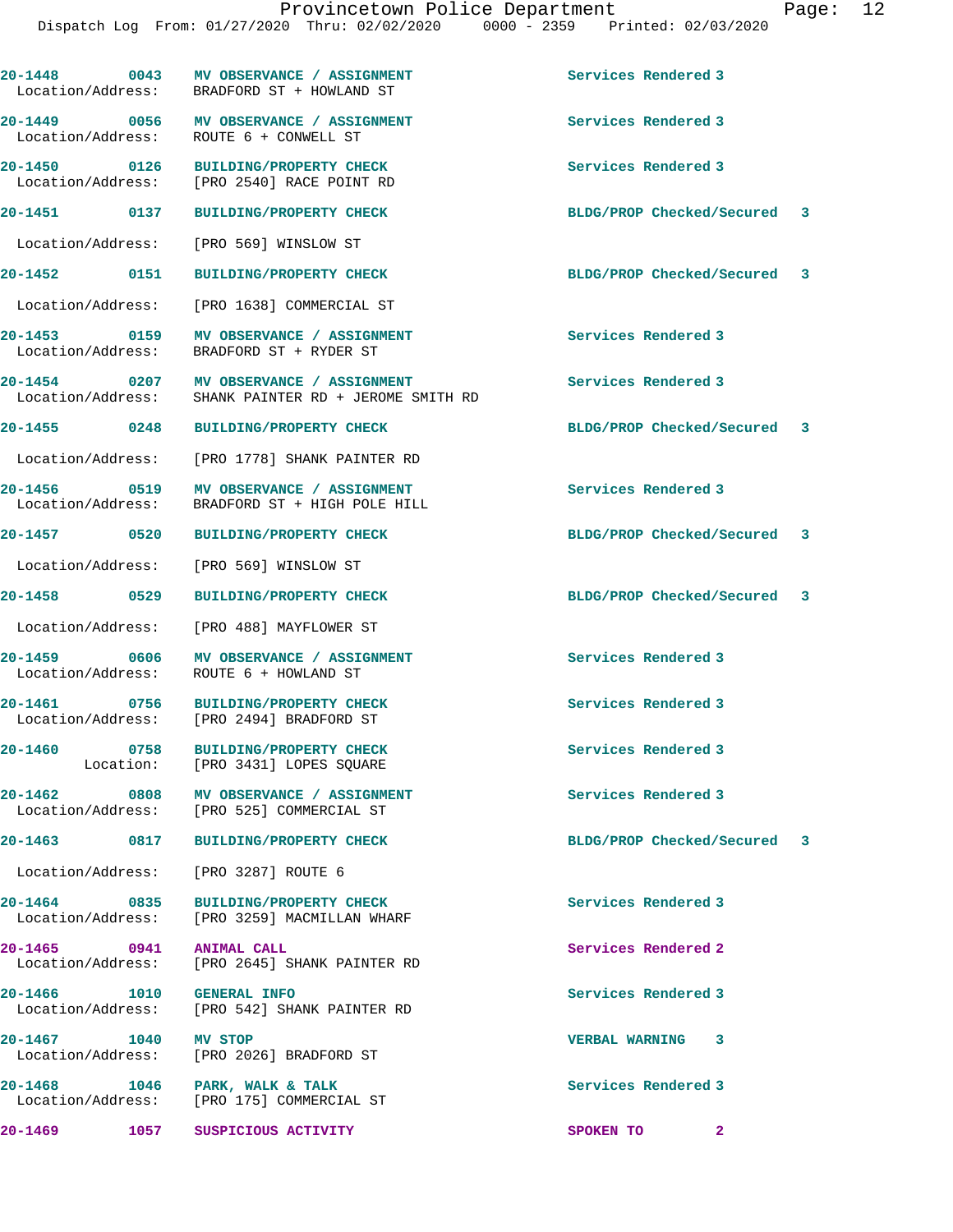|                                                   | Dispatch Log From: 01/27/2020 Thru: 02/02/2020 0000 - 2359 Printed: 02/03/2020      | Provincetown Police Department | Page: | 13 |
|---------------------------------------------------|-------------------------------------------------------------------------------------|--------------------------------|-------|----|
|                                                   | Location/Address: [PRO 2179] WINSLOW ST                                             |                                |       |    |
| 1112 MV STOP<br>20-1470                           | Location/Address: [PRO 1650] BRADFORD ST EXT                                        | VERBAL WARNING 3               |       |    |
| 20-1471 1113 MV STOP<br>Location/Address: ROUTE 6 |                                                                                     | <b>VERBAL WARNING 3</b>        |       |    |
|                                                   | 20-1472 1149 MV OBSERVANCE / ASSIGNMENT<br>Location/Address: [PRO 4136] BRADFORD ST | Services Rendered 3            |       |    |
| 20-1473 1227 MV HIT & RUN                         | Location/Address: [PRO 193] COMMERCIAL ST                                           | Services Rendered 2            |       |    |
| 20-1474 1234 ANIMAL CALL                          | Location/Address: [PRO 2647] SHANK PAINTER RD                                       | Services Rendered 2            |       |    |
| 20-1475 1244 BAR CHECK                            |                                                                                     | BLDG/PROP Checked/Secured 3    |       |    |
|                                                   | Location/Address: [PRO 2737] COMMERCIAL ST                                          |                                |       |    |
| 20-1477 1318 911 - GENERAL                        | Location/Address: [PRO 269] COMMERCIAL ST                                           | Could Not Locate 1             |       |    |
| 20-1476<br>Location/Address: ROUTE 6 + SNAIL RD   | 1327 MV OBSERVANCE / ASSIGNMENT                                                     | Services Rendered 3            |       |    |
|                                                   | 20-1478 1349 BUILDING/PROPERTY CHECK<br>Location/Address: [PRO 519] RACE POINT RD   | Services Rendered 3            |       |    |
| $20 - 1479$<br>Location/Address:                  | 1430 BUILDING/PROPERTY CHECK<br>NELSON AVE                                          | Services Rendered 3            |       |    |
| 20-1481 1615 PARK, WALK & TALK                    |                                                                                     | No Action Required             | 3     |    |
|                                                   | Location/Address: [PRO 285] COMMERCIAL ST                                           |                                |       |    |
|                                                   | 20-1482 1622 BUILDING/PROPERTY CHECK                                                | BLDG/PROP Checked/Secured 3    |       |    |
|                                                   | Location/Address: [PRO 569] WINSLOW ST                                              |                                |       |    |
| $20 - 1484$                                       | 1642 BUILDING/PROPERTY CHECK                                                        | BLDG/PROP Checked/Secured 3    |       |    |
|                                                   | Location/Address: [PRO 488] MAYFLOWER ST                                            |                                |       |    |
| Location/Address:                                 | 20-1483 1643 BUILDING/PROPERTY CHECK<br>[PRO 2483] COMMERCIAL ST                    | Services Rendered 3            |       |    |
| 20-1486 1645 PARK, WALK & TALK                    | Location/Address: [PRO 105] COMMERCIAL ST                                           | Services Rendered 3            |       |    |
| 20-1487 1646<br>Location/Address:                 | <b>BUILDING/PROPERTY CHECK</b><br>[PRO 186] COMMERCIAL ST                           | Services Rendered 3            |       |    |
|                                                   | 20-1488 1709 BUILDING/PROPERTY CHECK<br>Location/Address: [PRO 488] MAYFLOWER ST    | Services Rendered 3            |       |    |
| 20-1489 1711 911 - GENERAL                        | Location/Address: [PRO 85] COMMERCIAL ST                                            | Services Rendered 1            |       |    |
| 20-1490 1715 MV STOP                              |                                                                                     | Citation / Warning Issued      | 3     |    |
| Location/Address:                                 | [PRO 4137] SHANK PAINTER RD                                                         |                                |       |    |
| 20-1491 1817<br>Location/Address:                 | <b>MEDICAL EMERGENCY</b><br>[PRO 3222] ALDEN ST                                     | Services Rendered 1            |       |    |
| 20-1492<br>2138<br>Location/Address:              | <b>BUILDING/PROPERTY CHECK</b><br>[PRO 488] MAYFLOWER ST                            | Services Rendered 3            |       |    |
| $20 - 1493$<br>2144                               | <b>BUILDING/PROPERTY CHECK</b>                                                      | Services Rendered 3            |       |    |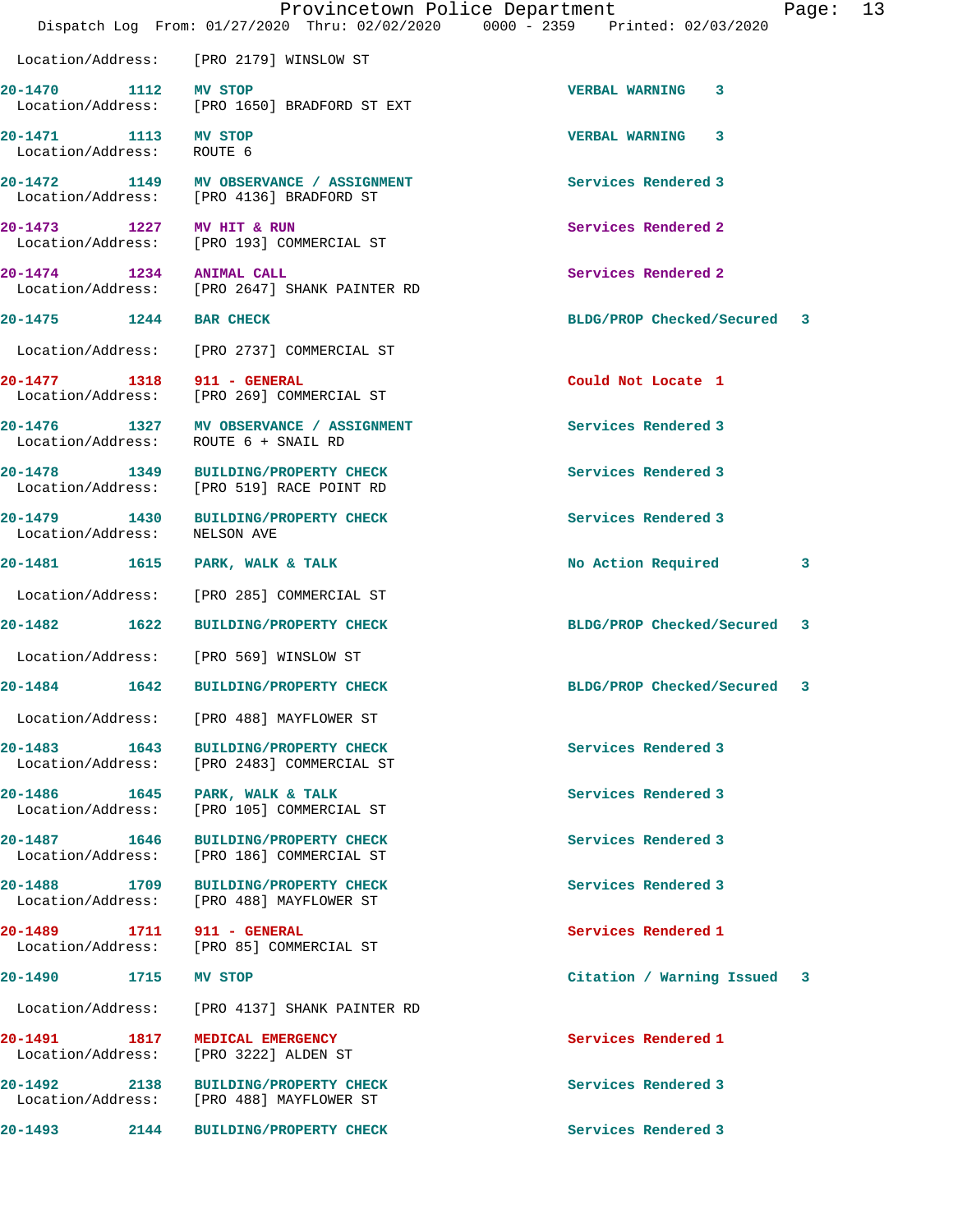|                                   | Provincetown Police Department<br>Dispatch Log From: 01/27/2020 Thru: 02/02/2020 0000 - 2359 Printed: 02/03/2020 |                             | Page: 14 |  |
|-----------------------------------|------------------------------------------------------------------------------------------------------------------|-----------------------------|----------|--|
|                                   | Location/Address: [PRO 569] WINSLOW ST                                                                           |                             |          |  |
|                                   | 20-1494 2208 BUILDING/PROPERTY CHECK                                                                             | BLDG/PROP Checked/Secured 3 |          |  |
|                                   | Location/Address: [PRO 569] WINSLOW ST                                                                           |                             |          |  |
| 20-1495 2213                      | <b>BUILDING/PROPERTY CHECK</b>                                                                                   | BLDG/PROP Checked/Secured 3 |          |  |
|                                   | Location/Address: [PRO 488] MAYFLOWER ST                                                                         |                             |          |  |
|                                   | 20-1496 2342 BUILDING/PROPERTY CHECK                                                                             | BLDG/PROP Checked/Secured 3 |          |  |
|                                   | Location/Address: [PRO 569] WINSLOW ST                                                                           |                             |          |  |
|                                   | 20-1497 2347 BUILDING/PROPERTY CHECK<br>Location/Address: [PRO 2977] COMMERCIAL ST                               | Services Rendered 3         |          |  |
|                                   | For Date: $02/02/2020 - Sunday$                                                                                  |                             |          |  |
| 20-1498                           | 0005 PARK, WALK & TALK<br>Location/Address: [PRO 3870] COMMERCIAL ST                                             | Services Rendered 3         |          |  |
|                                   | 20-1499 0014 MV OBSERVANCE / ASSIGNMENT<br>Location/Address: ROUTE 6 + SNAIL RD                                  | Services Rendered 3         |          |  |
| 20-1500 0022 BAR CHECK            | Location/Address: [PRO 3443] COMMERCIAL ST                                                                       | Services Rendered 3         |          |  |
|                                   | 20-1501 0030 BAR CHECKS<br>Location/Address: [PRO 2737] COMMERCIAL ST                                            | Services Rendered 3         |          |  |
| Location/Address:                 | 20-1502 0041 PARK, WALK & TALK<br>COMMERCIAL ST                                                                  | Services Rendered 3         |          |  |
| 20-1504                           | 0110 MV OBSERVANCE / ASSIGNMENT<br>Location/Address: [PRO 3004] BRADFORD ST                                      | Services Rendered 3         |          |  |
| 20-1503 0121<br>Location/Address: | MV OBSERVANCE / ASSIGNMENT<br>CONWELL ST + ROUTE 6                                                               | Services Rendered 3         |          |  |
| 20-1505                           | 0213 BUILDING/PROPERTY CHECK                                                                                     | BLDG/PROP Checked/Secured 3 |          |  |
|                                   | Location/Address: [PRO 488] MAYFLOWER ST                                                                         |                             |          |  |
|                                   | 20-1506 0243 BUILDING/PROPERTY CHECK                                                                             | BLDG/PROP Checked/Secured 3 |          |  |
|                                   | Location/Address: [PRO 569] WINSLOW ST                                                                           |                             |          |  |
| 20-1507 0326                      | BUILDING/PROPERTY CHECK<br>Location/Address: [PRO 3259] MACMILLAN WHARF                                          | Services Rendered 3         |          |  |
|                                   | 20-1508 0348 BUILDING/PROPERTY CHECK                                                                             | BLDG/PROP Checked/Secured 3 |          |  |
|                                   | Location/Address: [PRO 512] PRINCE ST                                                                            |                             |          |  |
| Location/Address:                 | 20-1509 0520 MV OBSERVANCE / ASSIGNMENT<br>SHANK PAINTER RD + JEROME SMITH RD                                    | Services Rendered 3         |          |  |
|                                   |                                                                                                                  | BLDG/PROP Checked/Secured 3 |          |  |
|                                   | Location/Address: [PRO 1780] JOHNSON ST                                                                          |                             |          |  |
| 20-1511 0556<br>Location/Address: | MV OBSERVANCE / ASSIGNMENT<br>[PRO 521] ROUTE 6                                                                  | Services Rendered 3         |          |  |
| Location/Address:                 | 20-1512 0806 MV OBSERVANCE / ASSIGNMENT<br>ROUTE 6 + SNAIL RD                                                    | Services Rendered 3         |          |  |
|                                   | 20-1513 0907 BUILDING/PROPERTY CHECK<br>Location/Address: [PRO 2483] COMMERCIAL ST                               | Services Rendered 3         |          |  |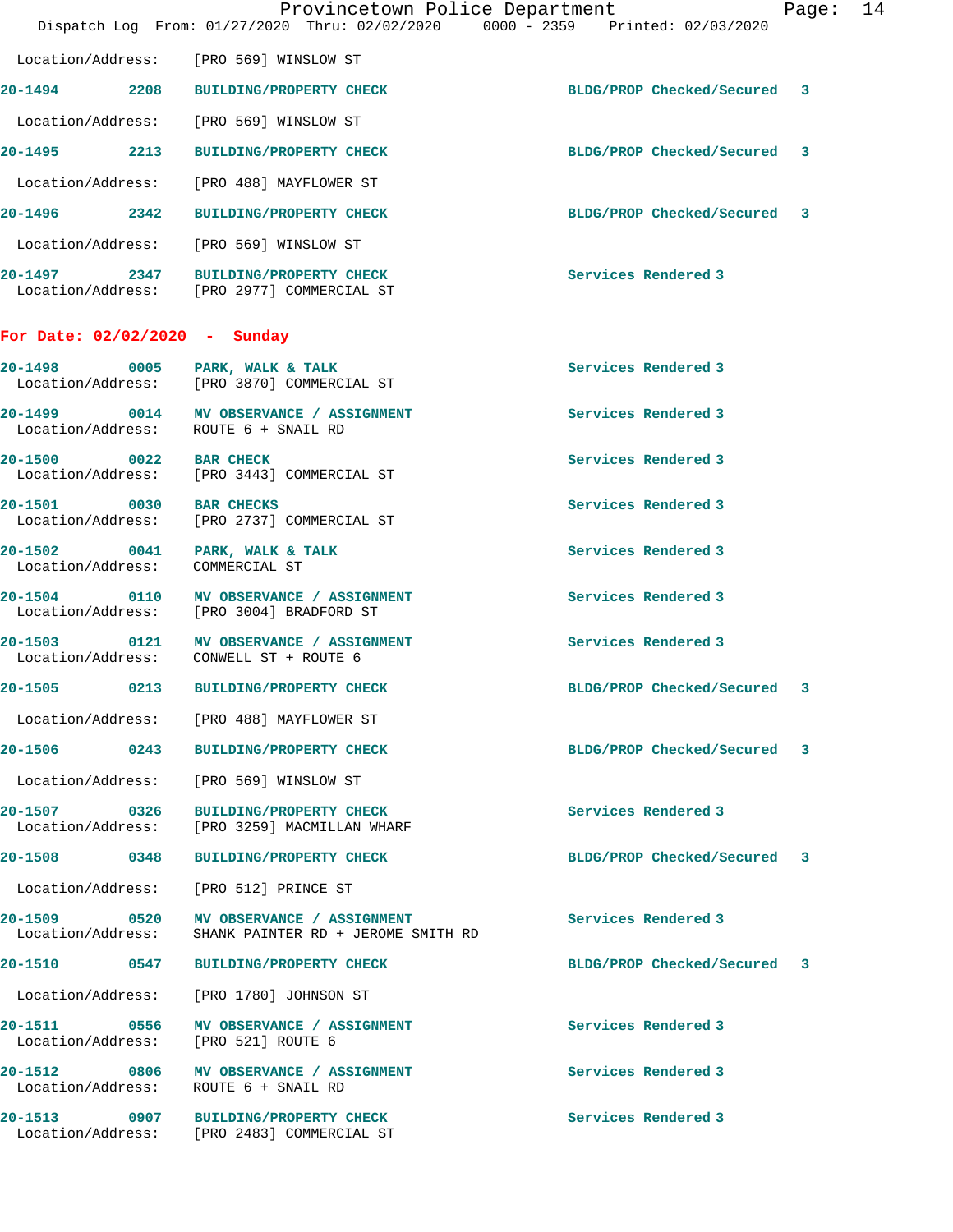| 20-1514 0945<br>Location/Address:        | <b>BUILDING/PROPERTY CHECK</b><br>[PRO 526] RYDER ST EXT                              | Services Rendered 3         |  |
|------------------------------------------|---------------------------------------------------------------------------------------|-----------------------------|--|
| 20-1515 1001 MV STOP                     | Location/Address: [PRO 3099] SHANK PAINTER RD                                         | VERBAL WARNING 3            |  |
| Location/Address:                        | 20-1516 1040 ASSIST DEPARTMENT / MUTUAL AID<br>ROUTE 6                                | Services Rendered 3         |  |
|                                          | 20-1517 1104 MV OBSERVANCE / ASSIGNMENT<br>Location/Address: HOWLAND ST + BRADFORD ST | Services Rendered 3         |  |
| 20-1518 1106                             | <b>MV STOP</b><br>Location/Address: [PRO 2812] HARRY KEMP WAY                         | <b>VERBAL WARNING 3</b>     |  |
| 20-1520 1306 B & E / BURGLARY            | Location/Address: [PRO 3158] MEADOW RD                                                | Services Rendered 2         |  |
| 20-1522 1532 MEDICAL EMERGENCY           |                                                                                       | Transported to Hospital 1   |  |
|                                          | Location/Address: [PRO 2605] COMMERCIAL ST                                            |                             |  |
| 20-1524 1543 BAR CHECK                   | Location/Address: [PRO 2605] COMMERCIAL ST                                            | Services Rendered 3         |  |
|                                          | 20-1523 1555 BUILDING/PROPERTY CHECK                                                  | BLDG/PROP Checked/Secured 3 |  |
|                                          | Location/Address: [PRO 569] WINSLOW ST                                                |                             |  |
|                                          | 20-1525 1559 BUILDING/PROPERTY CHECK                                                  | BLDG/PROP Checked/Secured 3 |  |
| Location/Address:                        | [PRO 488] MAYFLOWER ST                                                                |                             |  |
| 20-1527 1609 PARK, WALK & TALK           | Location/Address: [PRO 105] COMMERCIAL ST                                             | Services Rendered 3         |  |
| 20-1528 1619                             | MEDICAL EMERGENCY                                                                     | Transported to Hospital 1   |  |
|                                          | Location/Address: [PRO 319] COMMERCIAL ST                                             |                             |  |
| 20-1530 1701<br>Location/Address:        | PARK, WALK & TALK<br>COMMERCIAL ST                                                    | Services Rendered 3         |  |
| 20-1531 1723 BAR CHECK                   | Location/Address: [PRO 3117] COMMERCIAL ST                                            | Services Rendered 3         |  |
| $20 - 1532$<br>Location/Address:         | <b>1804 MV OBSERVANCE / ASSIGNMENT</b><br>SNAIL RD + COMMERCIAL ST                    | Services Rendered 3         |  |
| 20-1533 1920                             | <b>BUILDING/PROPERTY CHECK</b>                                                        | BLDG/PROP Checked/Secured 3 |  |
| Location/Address:                        | [PRO 488] MAYFLOWER ST                                                                |                             |  |
| 20-1534 1926                             | <b>BUILDING/PROPERTY CHECK</b>                                                        | BLDG/PROP Checked/Secured 3 |  |
| Location/Address:                        | [PRO 569] WINSLOW ST                                                                  |                             |  |
| $20 - 1535$<br>2044                      | <b>BUILDING/PROPERTY CHECK</b>                                                        | BLDG/PROP Checked/Secured 3 |  |
| Location/Address:                        | [PRO 488] MAYFLOWER ST                                                                |                             |  |
| 20-1536<br>2052                          | <b>BUILDING/PROPERTY CHECK</b>                                                        | BLDG/PROP Checked/Secured 3 |  |
| Location/Address:                        | [PRO 569] WINSLOW ST                                                                  |                             |  |
| $20 - 1538$<br>2108<br>Location/Address: | MEDICAL EMERGENCY<br>[PRO 399] COMMERCIAL ST                                          | PATIENT REFUSAL 1           |  |
| $20 - 1539$<br>2150                      | MEDICAL EMERGENCY                                                                     | Transported to Hospital 1   |  |